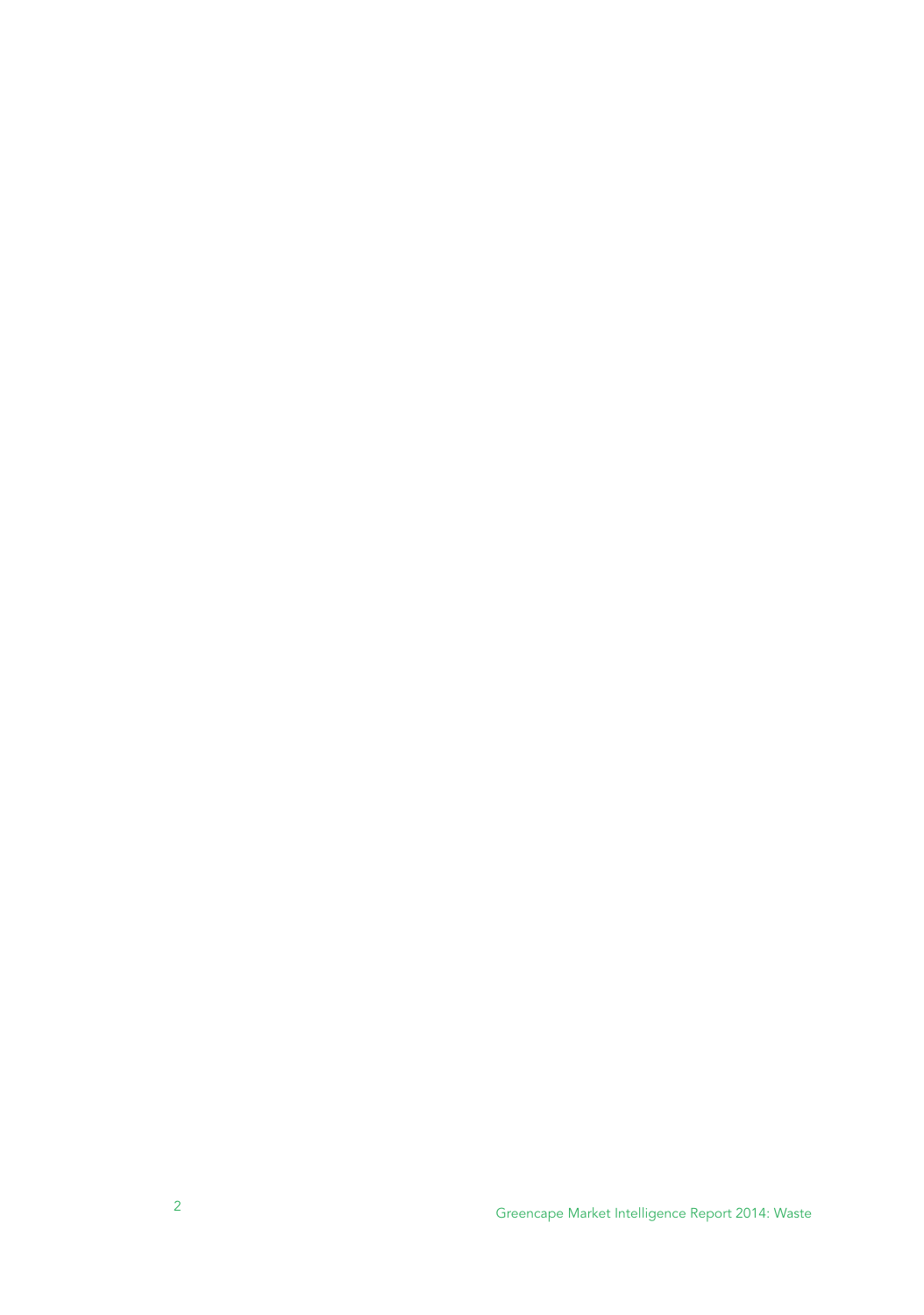### **Acknowledgements**

GreenCape would like to acknowledge the contribution of the following people. Without their input, gathering information for this report would not have been possible:

Special thanks to Eddie Hanekom and his team *(Department of Environmental Affairs and Development Planning)*

Sean Thomas *(Bio2Watt)*

Saliem Haider *(Stellenbosch Municipality)*

Barry Coetzee *(City of Cape Town)* Ronald Brown *(Drakenstein Municipality)*

Fernel Abrahams and Jim Petrie *Department of Economic Development and Tourism)*

Peter Silbernagl *(Mott McDonald and PD Naidoo & Associates)*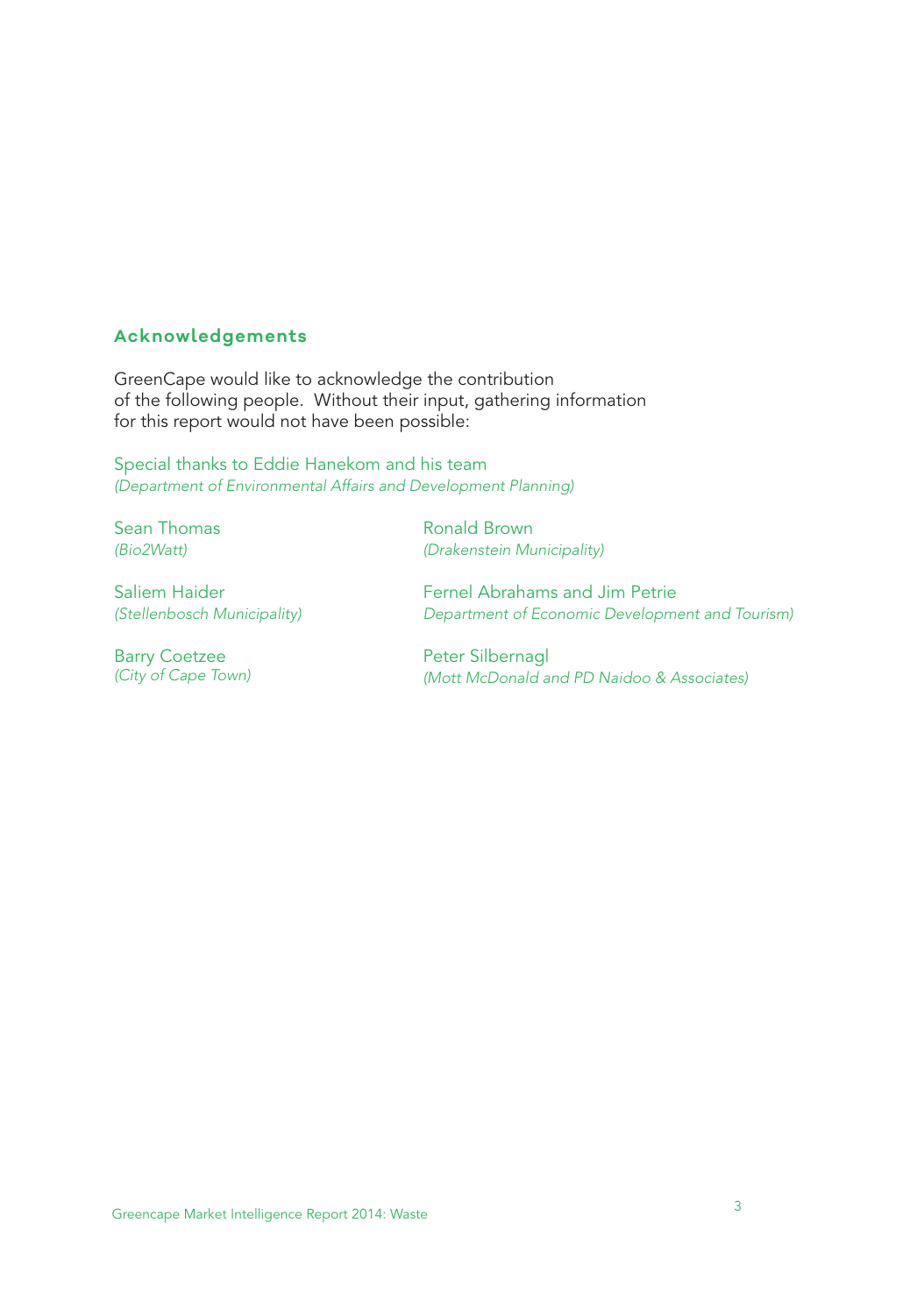| Acknowledgements                                                                                                                                                                                                                                                                                                                                               | 3                                            |
|----------------------------------------------------------------------------------------------------------------------------------------------------------------------------------------------------------------------------------------------------------------------------------------------------------------------------------------------------------------|----------------------------------------------|
| List of figures<br>List of tables<br>List of acronyms<br><b>Executive summary</b>                                                                                                                                                                                                                                                                              | 4<br>4<br>5<br>6                             |
| 1. Overview of the waste economy in South Africa                                                                                                                                                                                                                                                                                                               | 7                                            |
| 2. Historical and regulatory framework of waste management in South Africa                                                                                                                                                                                                                                                                                     | 8                                            |
| 3. Waste economy regulatory update<br>3.1 Regulatory changes<br>3.2 National waste road map<br>3.3 Waste tyres<br>3.4 Recycling industry<br>3.5 Waste-to-energy                                                                                                                                                                                                | 9<br>9<br>11<br>11<br>12<br>13               |
| 4. Western Cape context<br>4.1 Western Cape Industrial Symbiosis Programme (WISP)<br>4.2 Overview of waste related by-laws<br>4.3 Overview of waste-related projects in municipalities<br>4.3.1<br>City of Cape Town<br>4.3.2<br>Drakenstein Municipality<br>4.3.3<br>George Municipality and Eden District Municipality<br>4.3.4<br>Stellenbosch Municipality | 14<br>15<br>16<br>16<br>16<br>17<br>17<br>17 |
| 5. Waste economy: challenges for industry<br>5.1 Securing your feedstock agreements<br>5.2 Recovery rates and separation at source<br>5.3 Electricity and gas usage agreements and tariffs<br>5.4 Legal authorisation backlog                                                                                                                                  | 18<br>18<br>19<br>19<br>19                   |
| 6. Future outlook for the waste market                                                                                                                                                                                                                                                                                                                         | 20                                           |
| Appendix 1: Steps to follow for a waste-to-energy project<br>Appendix 2: List of upcoming waste-to-energy projects in the Western Cape<br>Appendix 3: Integrated waste management by-laws in the Western Cape<br>Appendix 4: Waste Economy players                                                                                                             | 21<br>22<br>23<br>24                         |
| 7.References                                                                                                                                                                                                                                                                                                                                                   | 26                                           |
| List of figures<br>Figure 1:<br>Overview of the waste sector regulatory framework in South Africa (Godfrey et al., 2012)<br>Figure 2: Average recycling rates in South Africa (PACSA, 2012)<br>Figure 3: Overview of legal authorisation process required to develop a biogas project<br>(adapted from Thomas and Feldner; 2013)                               | 10<br>12 <sup>2</sup><br>21                  |
| List of tables<br>Table 1: List of by-laws in the Western Cape<br>Table 2: List of industry associations in the waste sector<br>Table 3: Academic Institutions in the Waste Economy Research field                                                                                                                                                             | 22<br>23<br>24                               |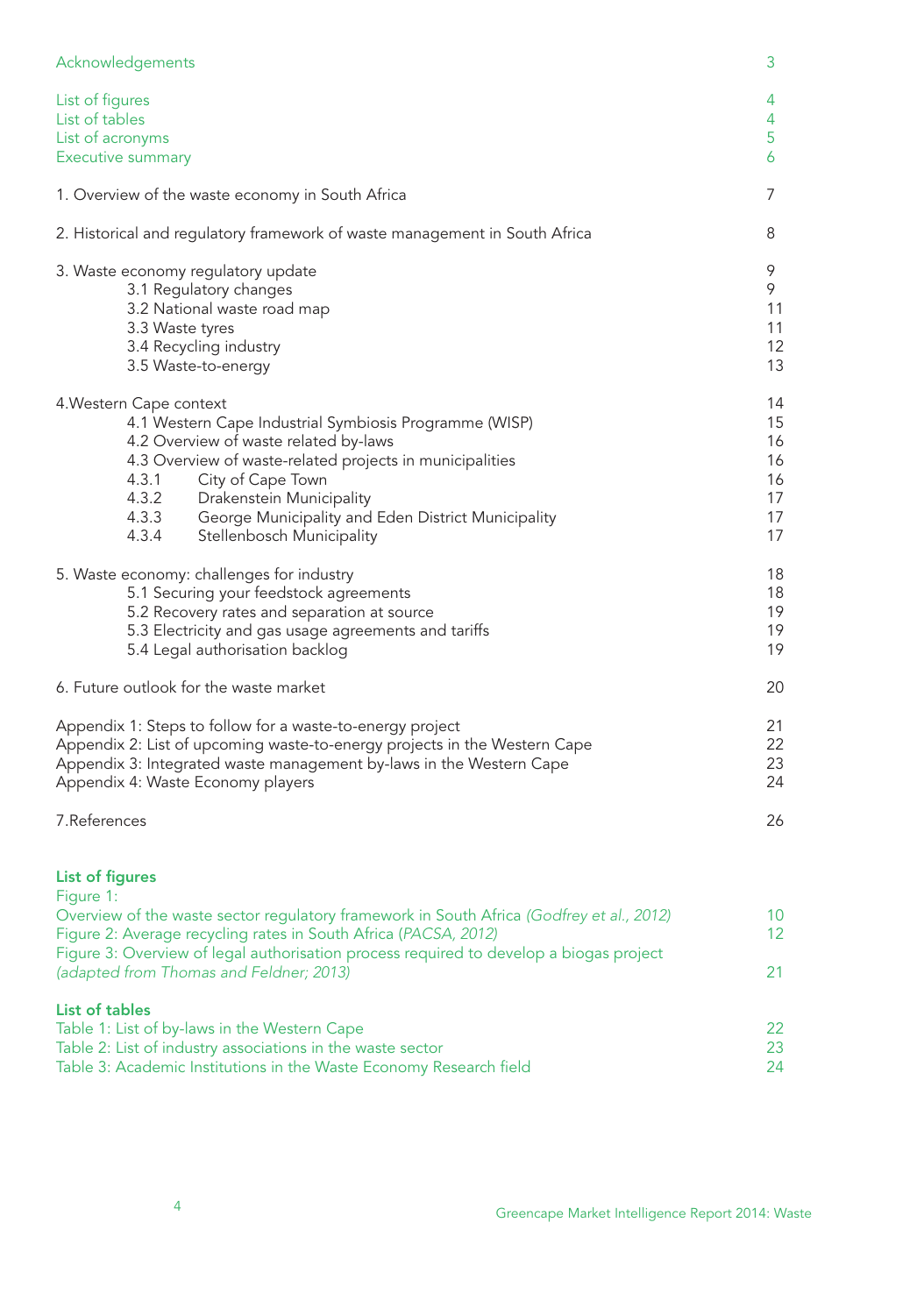# List of acronyms

| AD            | anaerobic digestion                                              |
|---------------|------------------------------------------------------------------|
| AQA           | Air Quality Act, Act 39 of 2004                                  |
| <b>B-BBEE</b> | Broad-Based Black Economic Empowerment                           |
| <b>CDM</b>    | Clean Development Mechanism                                      |
| CFL           | compact fluorescent lamp                                         |
| CoCT          | City of Cape Town                                                |
| <b>CSIR</b>   | Council for Scientific and Industrial Research                   |
| <b>DEA</b>    | Department of Environmental Affairs                              |
| DEA&DP        | Department of Environmental Affairs and Development Planning     |
| DED&T         | Department of Economic Development and Tourism                   |
| DoE           | Department of Energy                                             |
| DoP           | Department of the Premier                                        |
| DST           | Department of Science and Technology                             |
| E&PSE         | Environmental & Process Systems Engineering                      |
| <b>ECA</b>    | Environmental Conservation Act, Act 73 of 1989                   |
| EIA           | environmental impact assessment                                  |
| eWASA         | e-Waste Association of South Africa                              |
| GDP           | gross domestic product                                           |
| GIZ           | Deutsche Gesellschaft für Internationale Zusammenarbeit          |
| НA            | Health Act, Act 63 of 1977                                       |
| <b>HAS</b>    |                                                                  |
| IP&WM         | Hazardous Substances Act, Act 5 of 1973                          |
| <b>IWMP</b>   | Integrated Pollution and Waste Management                        |
|               | Industrial Waste Management Plans                                |
| <b>JPCE</b>   | Jan Palm Consulting Engineers                                    |
| Кg            | kilogram                                                         |
| Kwh           | kilowatt hour                                                    |
| <b>LCA</b>    | life-cycle analyses                                              |
| <b>MFMA</b>   | Municipal Finance Management Act, Act 56 of 2003                 |
| <b>MPRD</b>   | Minerals and Petroleum Resources Development Act, Act 28 of 2003 |
| <b>MSA</b>    | Municipal Structures Act, Act 117 of 1998                        |
| MSyA          | Municipal Systems Act, Act 32 of 2000                            |
| <b>MW</b>     | megawatt                                                         |
| NEM:WA        | National Environmental Management: Waste Act, Act 59 of 2008     |
| <b>NEMA</b>   | National Environmental Act, Act 107 of 1998                      |
| <b>NERSA</b>  | National Energy Regulator of South Africa                        |
| <b>NWA</b>    | National Water Act, Act 36 of 1998                               |
| <b>NWMS</b>   | National Waste Management Strategy                               |
| <b>OSA</b>    | Occupational and Safety Act, Act 85 of 1993                      |
| <b>PACSA</b>  | Packaging Council of South Africa                                |
| PET           | polyethene terephthalate                                         |
| PoA           | programme of activities                                          |
| <b>PPP</b>    | public-private partnership                                       |
| <b>PRASA</b>  | Paper Recycling Association of South Africa                      |
| <b>RAG</b>    | Western Cape Recycling Action Group                              |
| RE            | renewable energy                                                 |
| <b>REDISA</b> | Recycling Development Initiative of Southern Africa              |
| <b>REIPP</b>  | Renewable Energy Independent Power Producers                     |
| <b>RFP</b>    | request for proposals                                            |
| <b>RIA</b>    | regulatory impact assessment                                     |
| <b>SAIBA</b>  | South African Biogas Industry Association                        |
| SALGA         | South African Local Government Association                       |
| <b>SAPRO</b>  | South African Plastic Recyclers Association                      |
| <b>SMEs</b>   | small and medium enterprises                                     |
| SOP           | Standards Offer Programme                                        |
| TA            | transactional advisor                                            |
| TDL.          | tyre-derived fuel                                                |
| <b>TIA</b>    | Technology Innovation Agency                                     |
| <b>TIWMP</b>  | Tyre Industry Waste Management Plan                              |
| <b>UCT</b>    | University of Cape Town                                          |
| <b>WISP</b>   | Western Cape Industrial Symbiosis Programme                      |
| <b>WMRIG</b>  | Waste Minimisation Interest Group                                |
|               |                                                                  |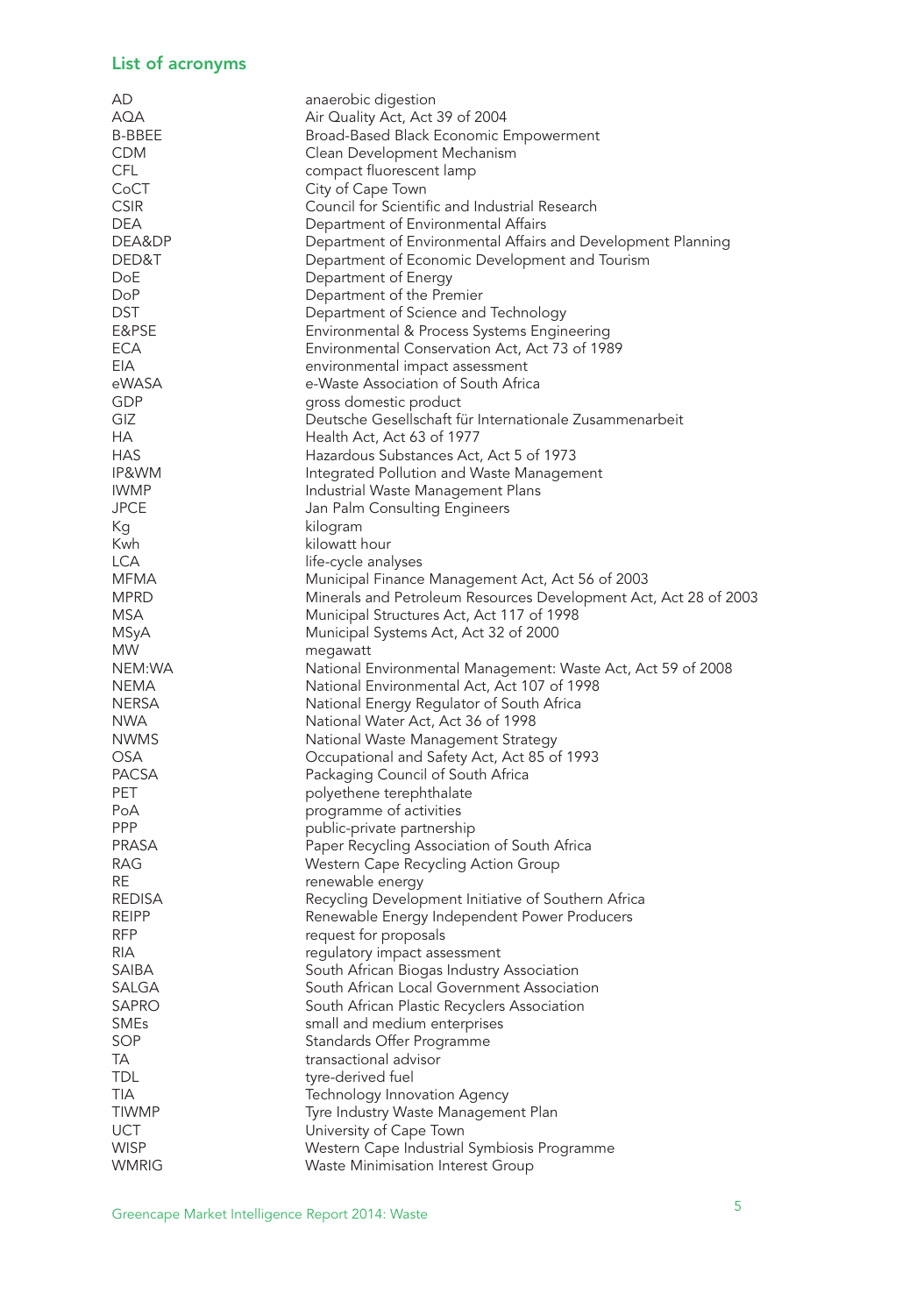## **Executive summary**

This report explores the regulatory environment that influences the waste sector, and its impact on the ambitious targets set out by the National Waste Management Strategy (NWMS) for job creation and enterprise development.

The report provides an overview of the state of the South African tyre recycling, recycling and waste-to-energy industries at a national, provincial and municipal level.

Valued at R15.3 billion, or ~0.51% of South Africa's GDP, the waste sector has grown over the last decade. Various changes in legislation have affected the sector, stimulating growth in some areas. At the same time, the matrix of legislation and regulatory processes has hampered development in other areas. Delays in more complex procurement processes have been seen to affect investor confidence.

For operators, key challenges include security of waste material supply to sustain long-term contracts with municipalities; and extended licensing processes.

Municipal by-laws and waste management plans also have an impact on waste sector operators, with different requirements for different areas. In parallel, limited landfill airspace plus high transport, infrastructure and logistics costs affect the ability of municipalities to effectively implement their waste management plans.

**The value of the South African waste economy**

**15.3 Billion**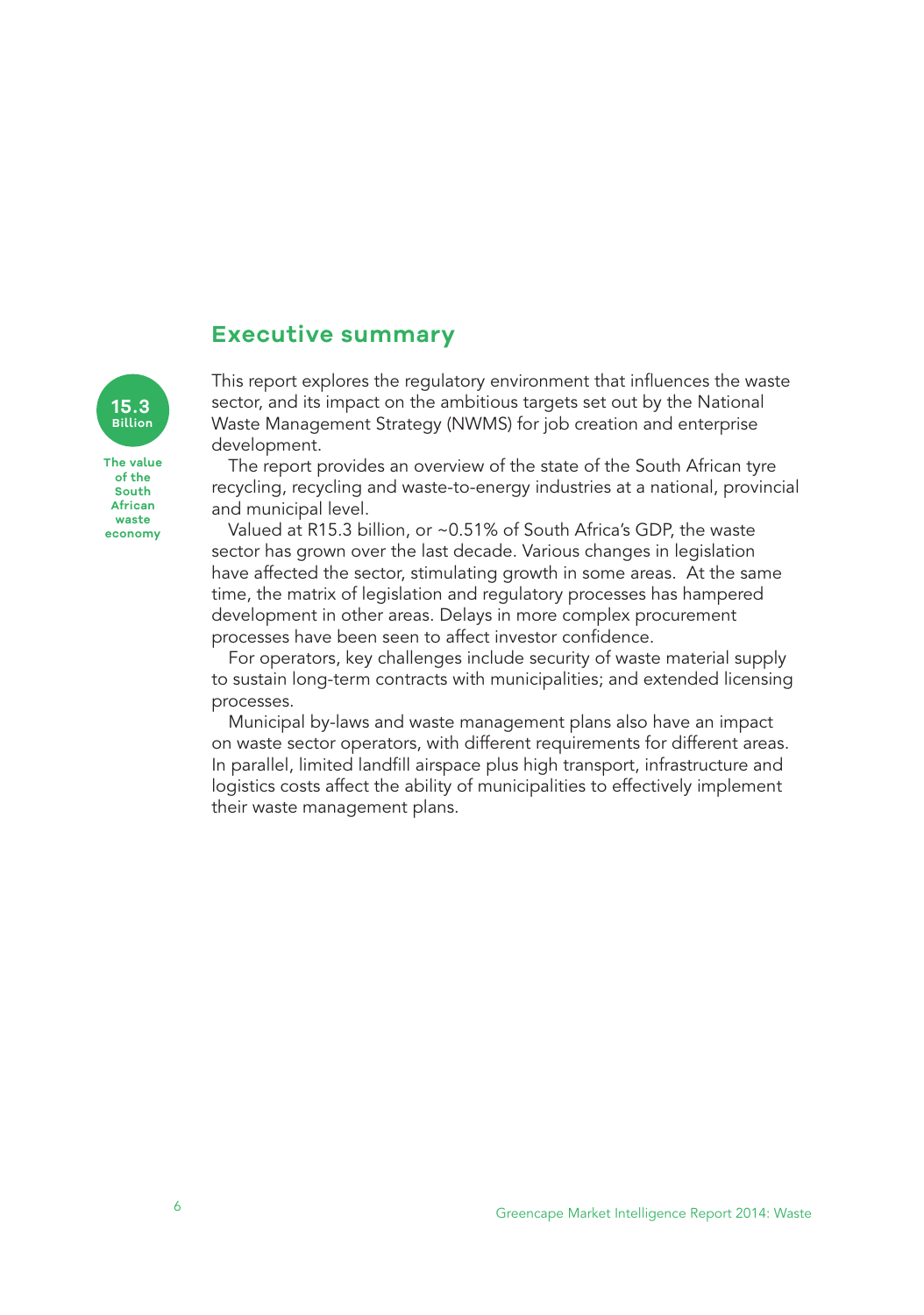### **1. Overview of the waste economy in South Africa**

According to a survey conducted by the Council for Scientific and Industrial Research (CSIR) *(Godfrey et al. 2012),* the waste economy in South Africa – including both the public and private sectors – is estimated at R15.3 billion, equating to ~0.51% of GDP. The waste industry is dominated by large players whose main activities revolve around offering consulting services and end-of-pipe waste management services and products such as collection, sorting, recycling, and disposal.

Over the last decade, the number of companies in the waste sector has increased significantly. This increase can be attributed to the changes implemented by the National Department of Environmental Affairs (DEA) reflected in the National Environmental Management: Waste Act (NEM:WA), Act 59 of 2008. The NEM:WA shifts the focus from end-of-pipe to cradle-to-cradle solutions to include waste minimisation through recycling and recovery of valuable material from the waste streams.

The National Waste Management Strategy (NWMS), published in 2011,has set ambitious waste economy targets to establish 2 600 small and medium enterprises (SMEs) and create 69 000 jobs in the South African waste sector by 2016.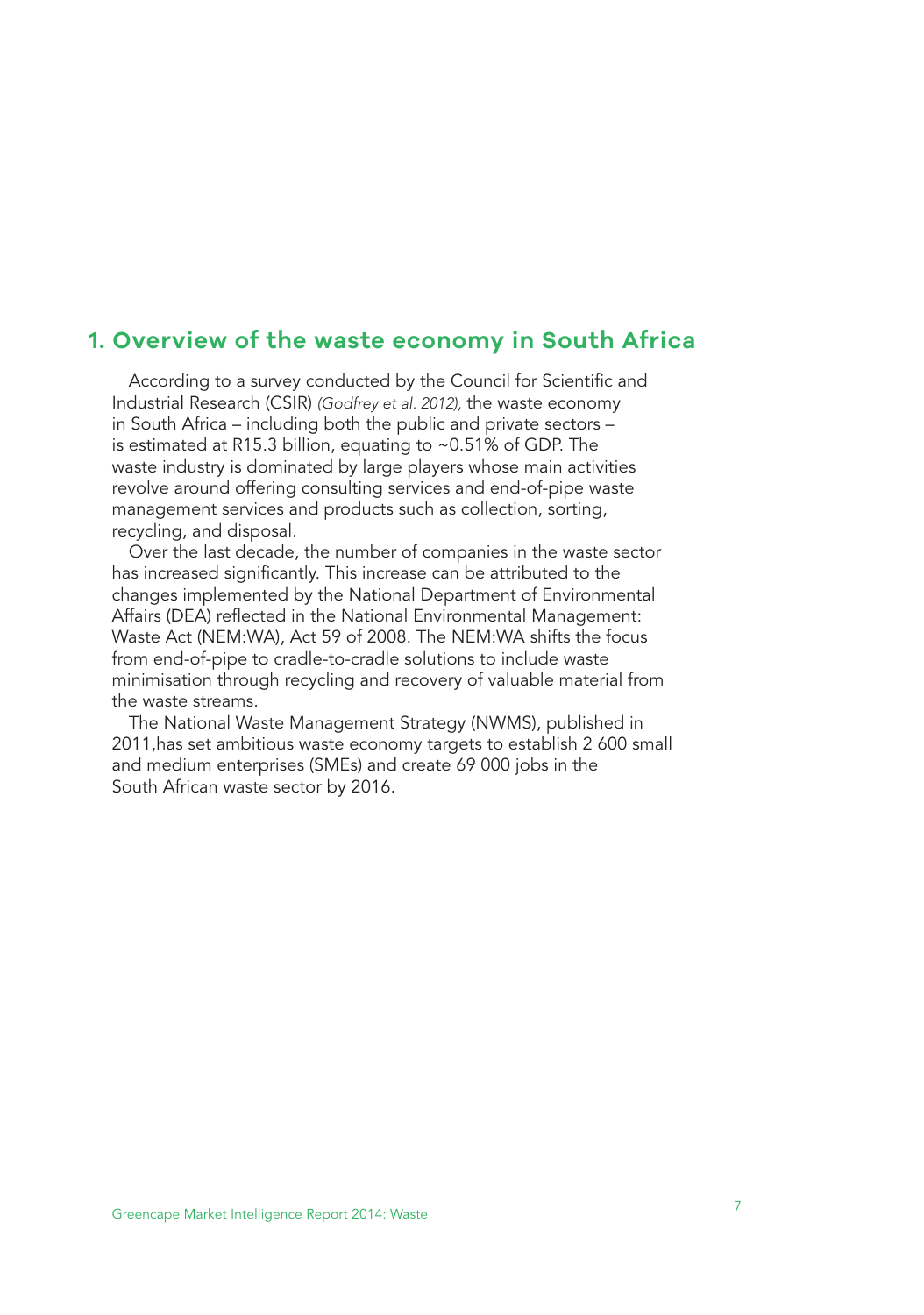# **Historical and regulatory framework of waste management in South Africa**

The waste sector in South Africa has been guided by the White Paper on Integrated Pollution and Waste Management (IP&WM) published in 2000, the NEM:WA and the NWMS. Other legal requirements for the private sector are triggered depending on the waste project being developed. Figure 1 provides more detail.

In addition, the Municipal Structures Act (MSA), Act 117 of 1998, Municipal Systems Act (MSyA), Act 32 of 2000, and Municipal Finance Management Act (MFMA), Act 56 of 2003, which govern the municipal procurement processes in South Africa, are also triggered for projects on which the municipality is a stakeholder.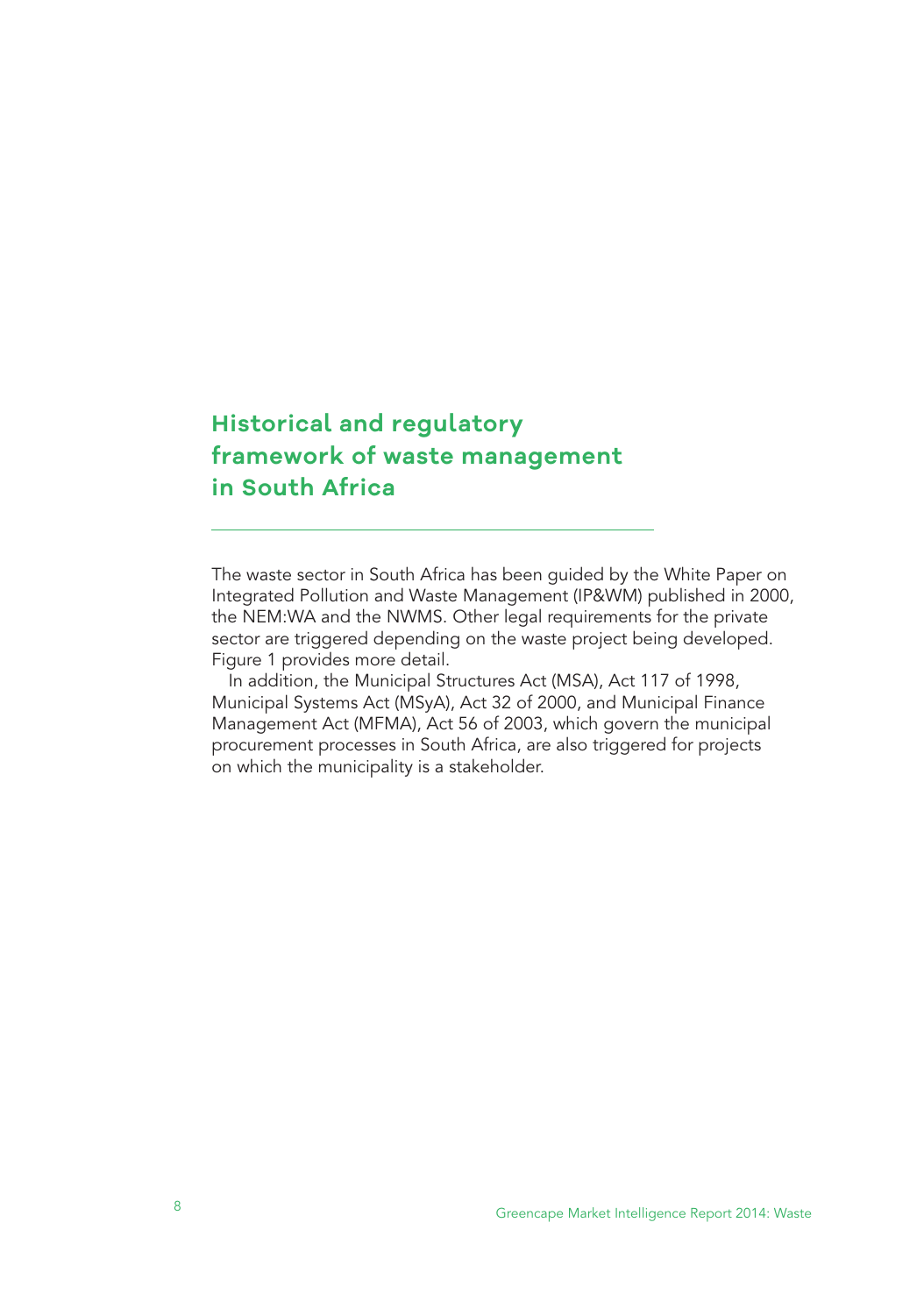

#### Figure 1:

#### Overview of the waste sector regulatory framework in South Africa*(Godfrey et al., 2012)*

It is worth noting that there are a number of other by-laws applicable across most municipalities in South Africa.

The only municipalities that have not introduced any by-laws in the Western Cape to date are:

| Stellenbosch,  | Witzenberg, | Laingsburg, |
|----------------|-------------|-------------|
| Prince Albert. | George,     | Kannaland,  |
| Oudtshoorn,    | Swellendam  | Swartland.  |

Please refer to Page 11 for more details about waste management by-laws in the Western Cape.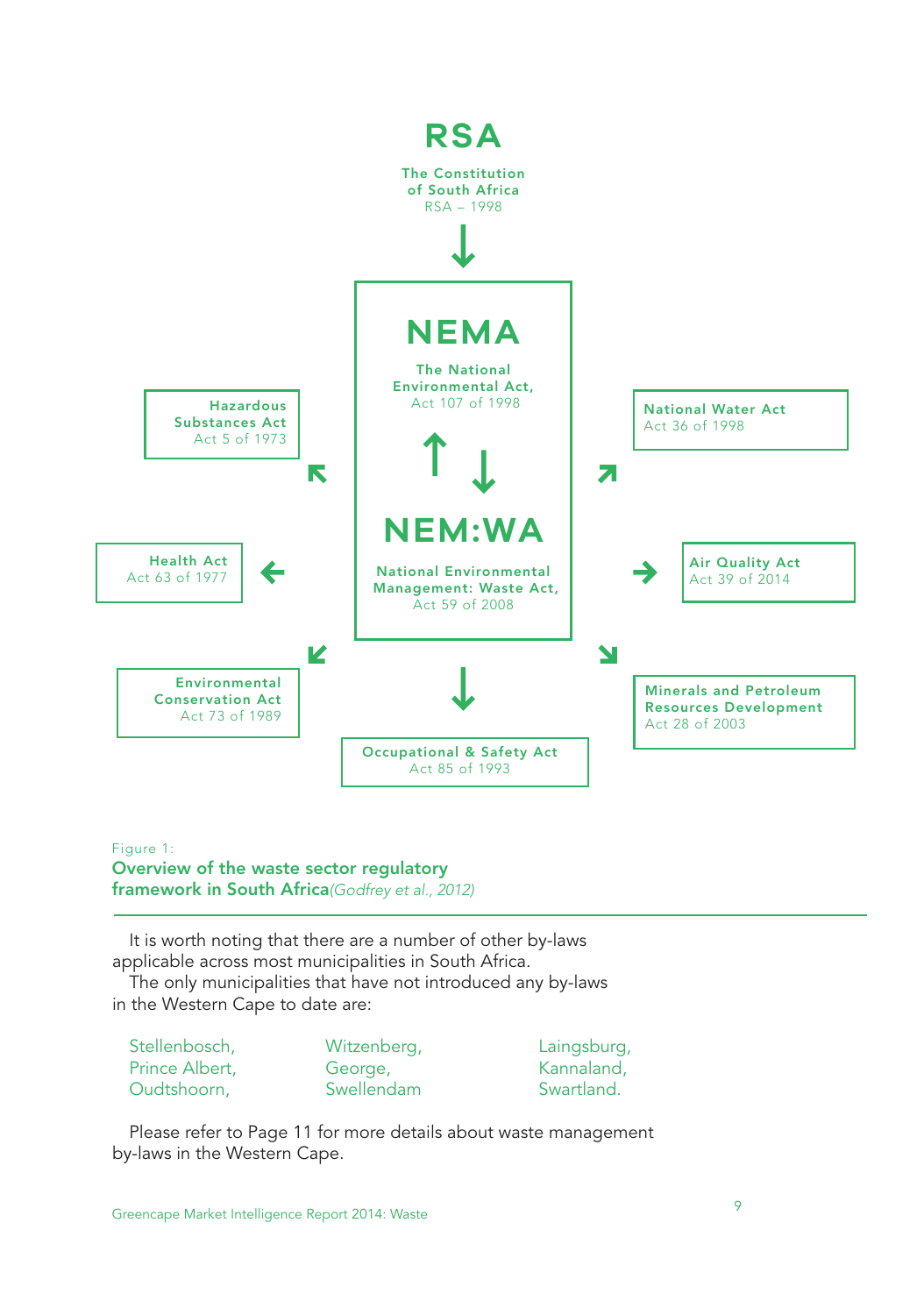# **3. Waste economy regulatory update**

For more information, refer to: Waste Information Today, the online journal run by the national Department of Environmental Affairs (DEA), http://sawic. environment.gov.za/. Registration is online and free of charge.

This section presents the key projects and changes implemented in South African waste legislation since June 2012.

#### **3.1 Regulatory changes**

The NEM:WA Bill was published in July 2013 and introduced to Parliament in August 2013.

#### The proposed amendments to NEM:WA seek to:

Change the definition (Section 38 in NEM:WA) and classification of waste where 'any portion of waste, once re-used, recycled [and] or recovered, ceases to be waste'. This is a positive shift towards attributing value to waste.

The amendments might eliminate the need to obtain a waste license, depending on the waste thresholds. The amendments also mean that applicants need only qualify for a basic assessment rather than a full environmental impact assessment (EIA)

Include the disposal of animal carcasses, which was previously excluded

Require industry sectors to develop waste management plans with the supervision of provincial departments.

Additional changes included in the regulatory framework in the waste sector are the development of:

Listed activities under the NEM:WA (Gazette No 921 of 2013, November 2013)

National norms and standards for storage of waste (November 2013)

Draft norms and standards for the assessment of waste disposal in landfills (August 2012)

Draft norms and standards for the extraction, flaring and recovery of landfill gas (Gazette No 34416-Notice 434, promulgated in November 2013). However, further clarity is required to understand the exact implications for the existing companies handling waste, and how these amendments will be applied in the Western Cape. More clarity is expected before the financial year end, which is March 2014.v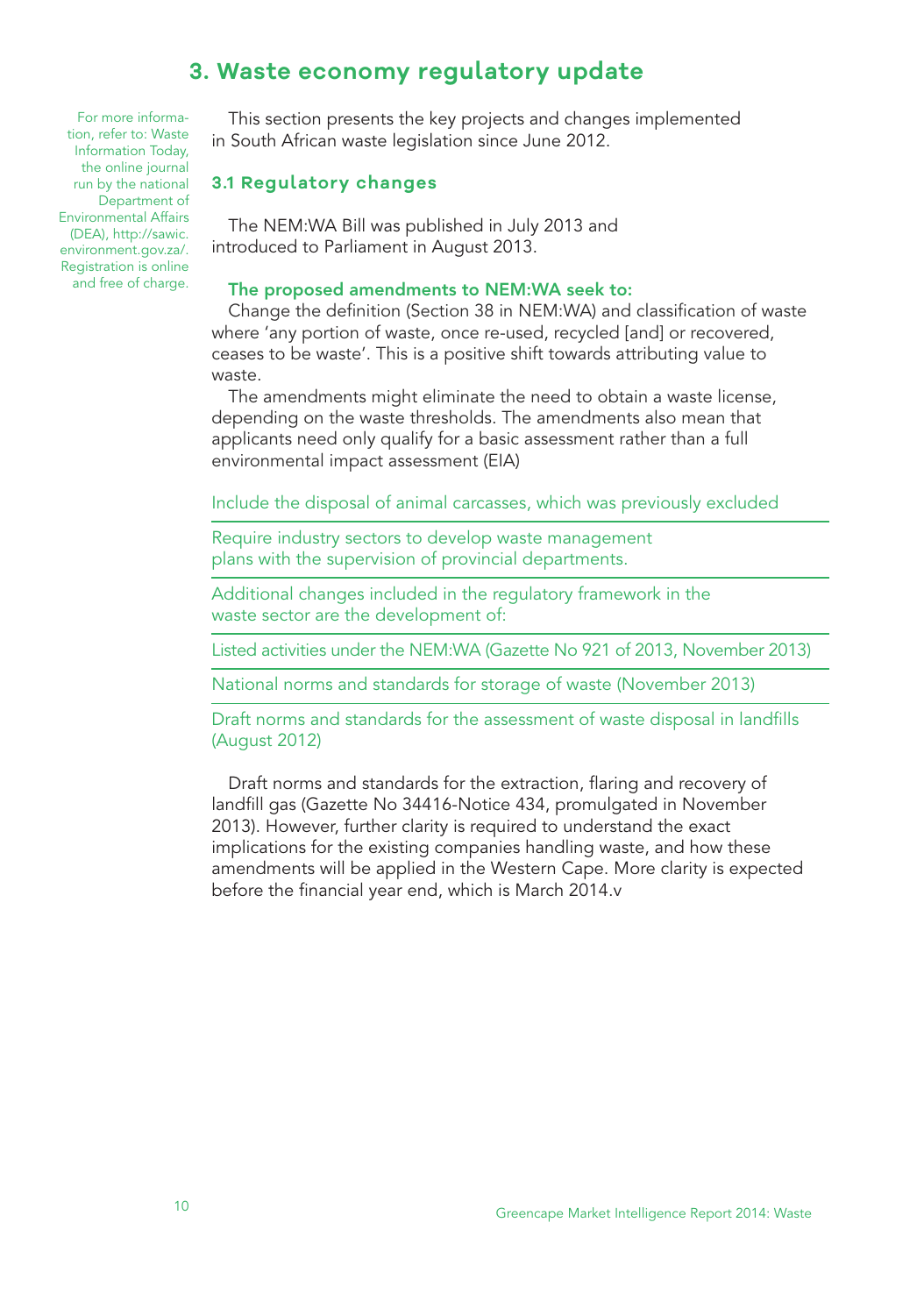#### **3.2 National waste road map**

The Department of Science and Technology (DST) is developing a National Waste Research, Development and Innovation Road Map for South Africa with the CSIR. The project is scheduled to last for 10 years, and will be implemented in three main phases.

#### These are:

|   | Developing the first baseline of the South African waste economy.                                                                     |
|---|---------------------------------------------------------------------------------------------------------------------------------------|
| 2 | Identifying specific instruments - financial, policy, institutional,<br>among others - to boost the waste economy and required skills |
| 3 | Implementing the strategies identified in phases one and two.                                                                         |

It is expected that resources to implement the road map will be channelled directly through the DST and its agencies, such as the Technology Innovation Agency (TIA), to foster growth and innovation in and the sector in South Africa.

#### **3.3 Waste tyres**

The Tyre Industry Waste Management Plan (TIWMP) – developed by the Recycling Development Initiative of Southern Africa (REDISA) – was approved earlier this year. Currently, 10 million tyres are sent to landfill every year in South Africa. The plan aims to collect a R2,30/kg levy from tyre manufacturers, importers and dealers which will be used to create and subsidise a sustainable tyre recycling industry in South Africa (http://www. redisa.org.za/faq/). All tyre recyclers are required to register with REDISA between July 2013 and April 2014.

The key criteria are a 51% Broad-Based Black Economic Empowerment (B-BBEE) shareholding and being able to promote job creation and environmental welfare. Based on REDISA's briefing presentation to recyclers in November 2013, it appears that the bulk of opportunities will be for tyre-derived fuels (TDFs) in Gauteng, Northern and Eastern Cape. The existing facilities in the Western Cape are able to provide enough capacity to deal with the tyres in the province.

More background on the project can be found on the DST's website at:

www.wasteroadmap. co.za/index.php.

For more information, contact REDISA directly through Vish Gianpersad at:

vish.gianpersad@ redisa.org.za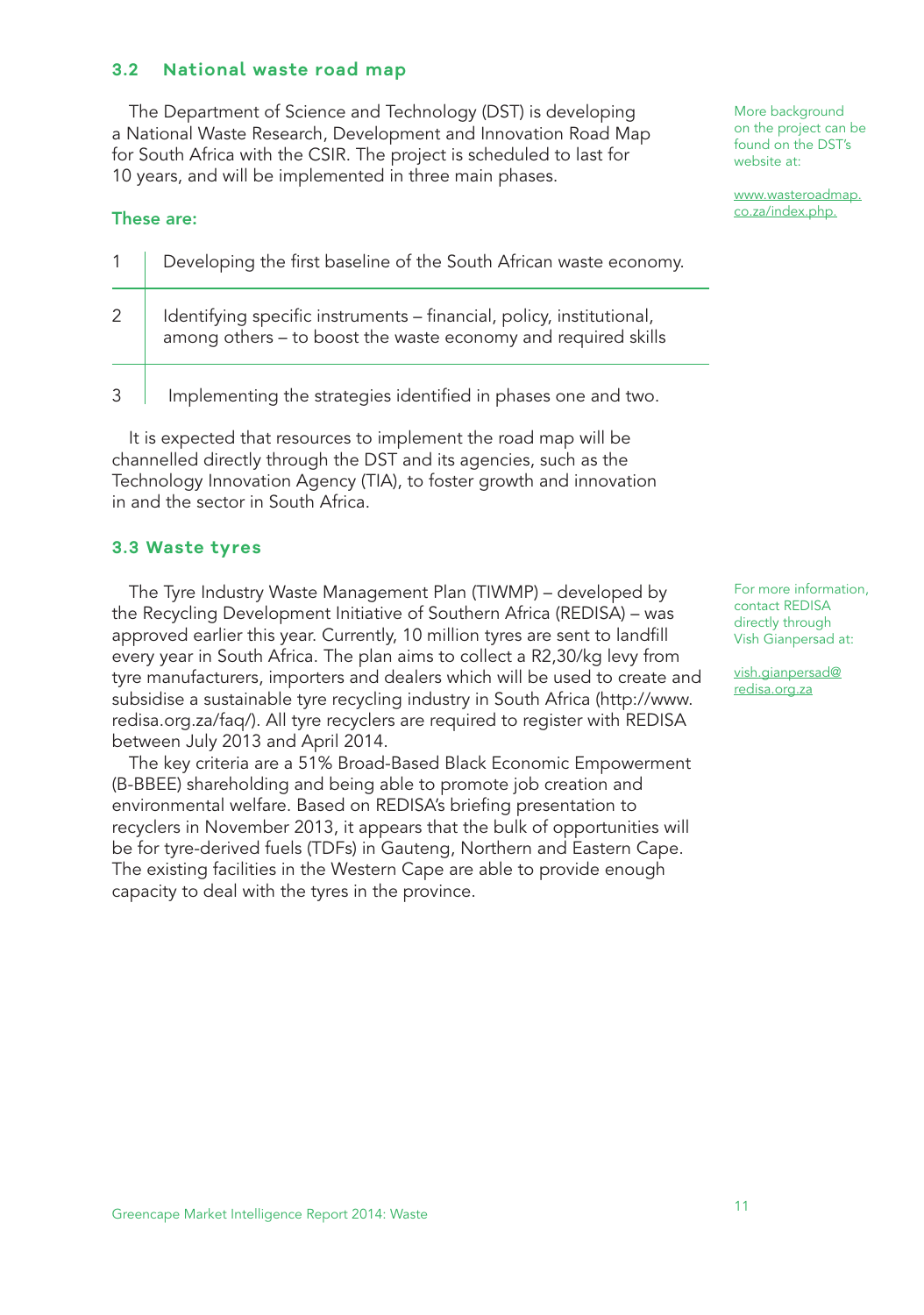#### **3.4 Recycling industry**

The average recycling rate in South Africa is 19.6%, compared to a global average of 23.3% (McKenzie, 2012). With more than 180 recyclers across the country, the recycling industry is well established in South Africa, and has existed for over 20 years. The main materials recycled are packaging wastes, including metals, paper, glass and plastics, as illustrated inFigure 3 below.

There are seven main groups of polymers. Of these, three or four are most frequently recycled to meet higher market demand.

#### **These are:**

Polyethene Terephthalate (PET), labelled number 1; Digh Density Polyethylene (number 2); Polypropylene (number 3); and Low-Density Polyethylene (number 4).

About 80% of recyclers use materials recovered directly from landfills, which is supplied mostly from waste pickers nationwide and sold to either a depot, buy-back centre or large-scale collector *(Pretorius, personal communication, 2013)*. The remainder of the waste stream is generally sent to landfill since options such as energy and chemical recovery are not widely used at present.





More information on the recycling industry is available through the National Recycling Forum (http://www. recycling.co.za/ index.html), and the respective industry associations (see Appendix 4)

It is expected that the ambitious waste minimisation targets and the job creation targets in the NWMS will act as an additional incentive to increase the volumes of waste recovered, and also to create added-value products from recycled materials. For example, the South African Plastic Recyclers Association (SAPRO) plans to achieve a 40% recycling rate by 2014 *(PACSA, 2011)*.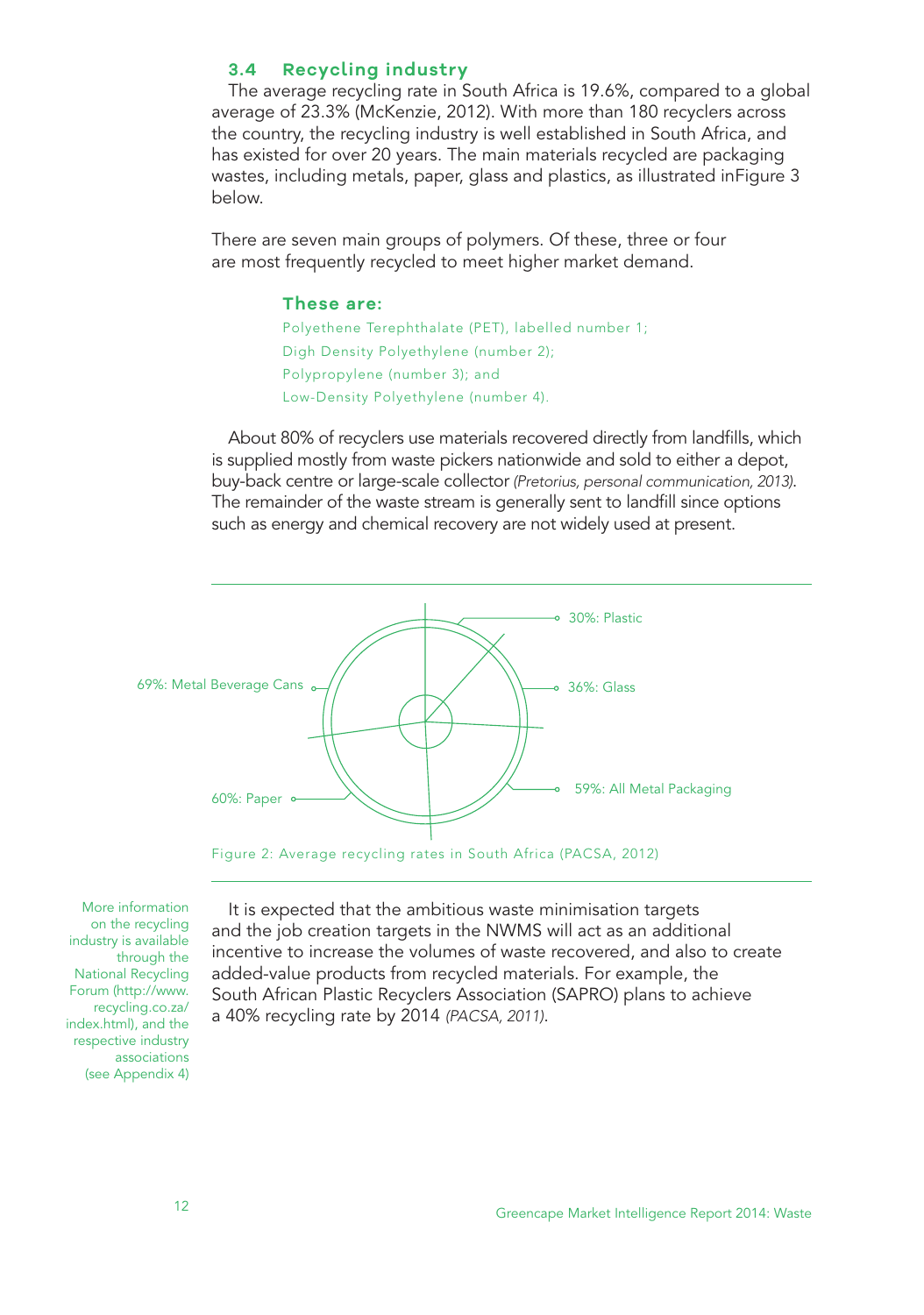#### **3.5 Waste-to-energy**

The Department of Energy (DoE) has increased tariffs and quota allocations for the Renewable Energy Independent Power Producers (REIPPs).

#### The increases for biogas, landfill gas and biomass are from:

 $R0,60 /$  kwh  $-$  to  $-$  R0,90 / kwh  $R0.80 / kwh$  to  $R0.94 / kwh$  $R1,07 /$  kwh  $-$  to  $-$  R1,40 / kwh

In September 2013, the DoE also issued a request for proposals (RFP) for small projects between 1-5 MW. The preferred bidders will be selected after a four-stage bidding process.

A total capacity of 200 MW for all renewable energy technologies has been allocated over two cycles, which includes waste-to-energy. The bidding documents are available at a nominal fee of R5 000. The first bid closed on 30 October 2013, and the second bid submission date will be on 10 February 2014.

The DEA plans to develop a National Waste-to-Energy Strategy to investigate the potential for mitigating greenhouse gases in South Africa, in line with the country's commitments to the Kyoto Protocol *(Letete, 2013).*  The project is currently at conception stage.

In the Western Cape, the Department of Environmental Affairs and Development Planning (DEA&DP) has processed over a dozen waste licence applications for small-scale waste-to-energy projects, especially biogas for farms, and abattoir wastes.

The growth of small-scale biogas projects in South Africa results froma combination of stricter environmental disposal legislation and increasing landfill fees, coupled with the premium tariffs offered by Eskom (R1,20/kwh) as part of the Standard Offer Programme (SOP) in 2012.

Unfortunately, Eskom terminated the SOP earlier this year until further notice as it was oversubscribed. Appendix 2 presents a list of waste-to-energy projects planned in the province.

More information is available on the DoE's REIPP website www.ipprenewables. co.za/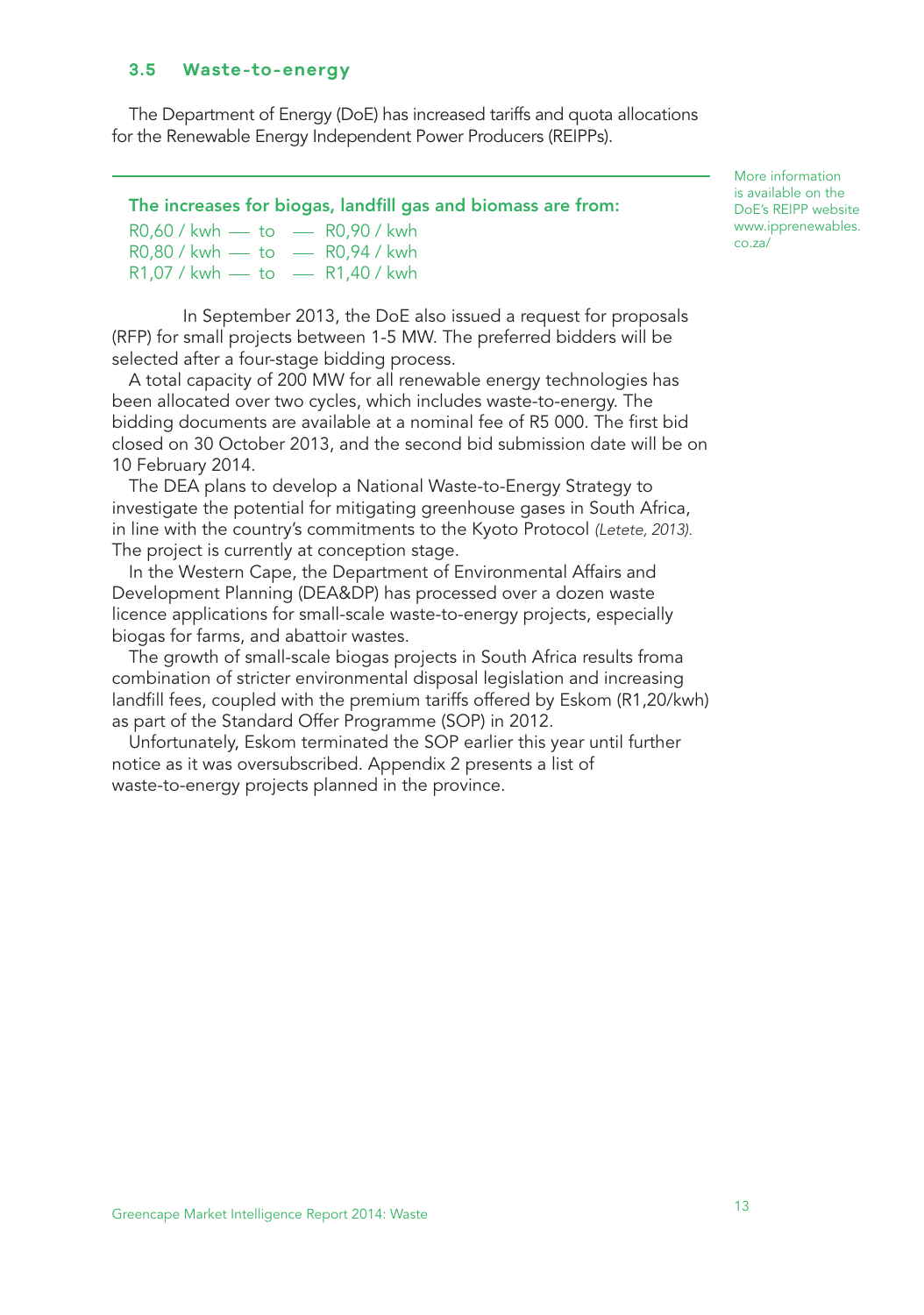### **4. Western Cape context**

On average, 80% of the Western Cape's waste is generated between the City of Cape Town, Stellenbosch and Drakenstein (IWMPs, DEA&DP, 2012). Across the province, municipal managers are facing increasing pressure from limited remaining landfill airspace. The average estimated lifespan of existing landfills is eight years, with less than three years left for Stellenbosch Municipality.

Municipalities, and their respective waste management facilities, are widely spread, resulting in high transport costs. Consequently, while largescale centralised technology or projects located close to the metro could be feasible, given the scale and quantities of waste available in those areas, a decentralised approach might be more suited for some districts or municipalities.

The Western Cape Green Economy Strategic Framework was published in 2013. One of its main objectives is to achieve resource efficiency by minimising the amount of waste generated in agricultural and industrial processes, as well as creating economic opportunities from our current waste streams

In addition, the Department of Economic Development and Tourism (DED&T) and the Department of the Premier (DoP) are conducting a regulatory impact assessment (RIA), and mapping the waste economy. This work is designed to benchmark and understand the size of the industry in the province, and identify targeted policy interventions required to support businesses.

It is important to note that the Waste Licensing Unit within the DEA&DP has worked relentlessly to simplify the process of securing environmental authorisations for industry. The unit has committed itself to helping industry develop a waste economy in the province.

For more information, contact Charline Mouton from DED&T Charline.Mouton@westerncape.gov.za and Taryn van der Rheede from DoP taryn.

vanderheede@westerncape.gov.za

For any enquiries, contact the DEA&DP directly through Eddie Hanekom (eddie. hanekom@westerncape.gov.za) or Lance McBain-Charles Lance.McBain-Charles@westerncape.gov.za).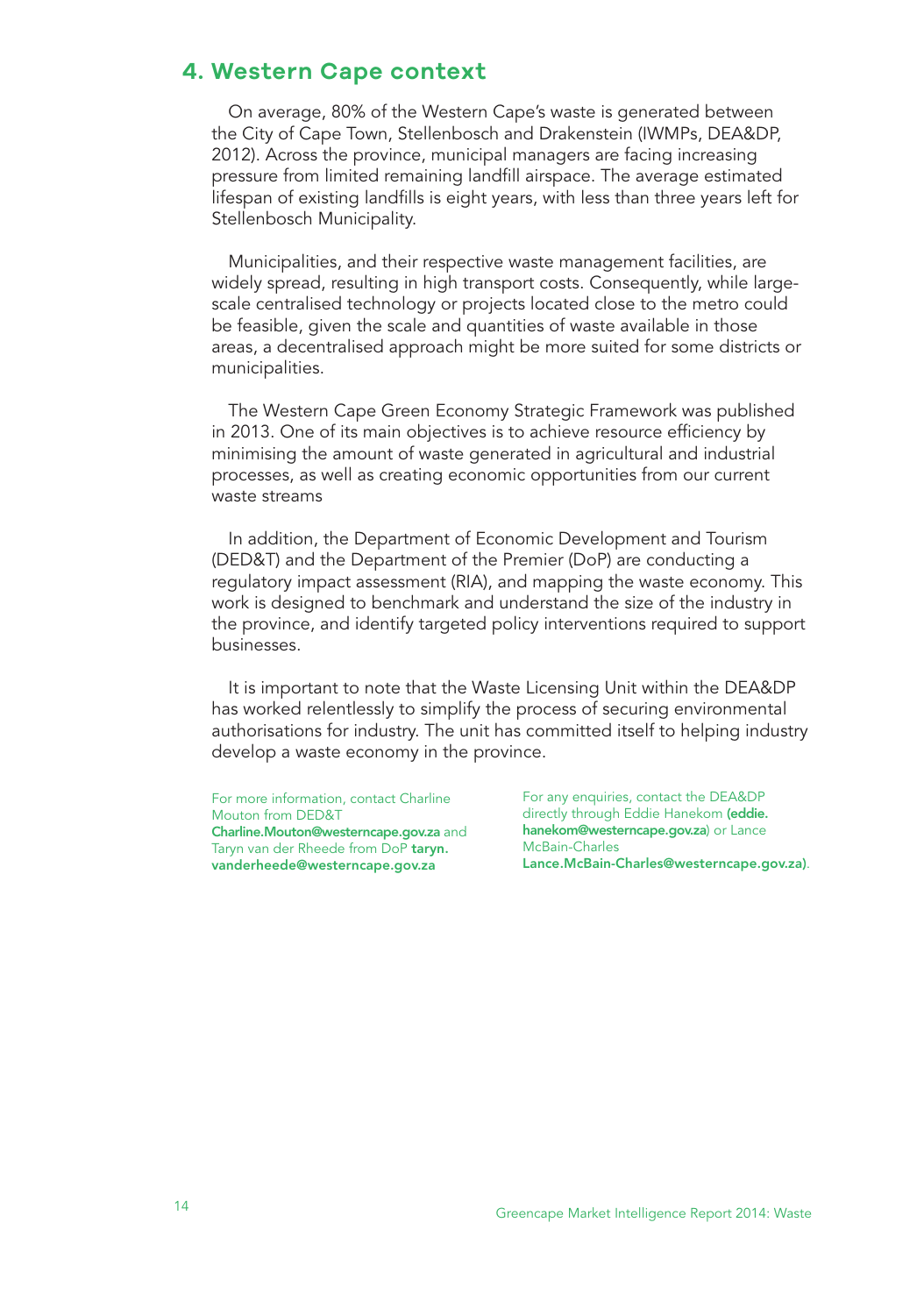#### **4.1 Western Cape Industrial Symbiosis Programme (WISP)**

In 2013, the Western Cape Green Economy Steering Committee, under the DoP, set up the Western Cape Industrial Symbiosis Programme (WISP).

WISP aims to develop mutually profitable links between all industrial sectors to enable companies to recover, reprocess and reuse underused resources such as energy and water and materials left by other companies.

The programme is based on the highly successful national programme in the UK, which demonstrated that industrial symbiosis has the potential to significantly reduce industrial and commercial waste and comprehensively reduce the adverse environmental impacts of business.

The WISP team hosted a number of successful workshops during the 2013 financial year, where companies involved identified opportunities to save costs and resources.

For more information on forthcoming workshops and the programme, visit the WISP website: http://www.westerncape.gov. za/110green/initiatives/list/western-capeindustrial-symbiosis-programme and/or contact the WISP facilitators at GreenCape (joshua@green-cape.co.za , sarah@greencape.co.za ).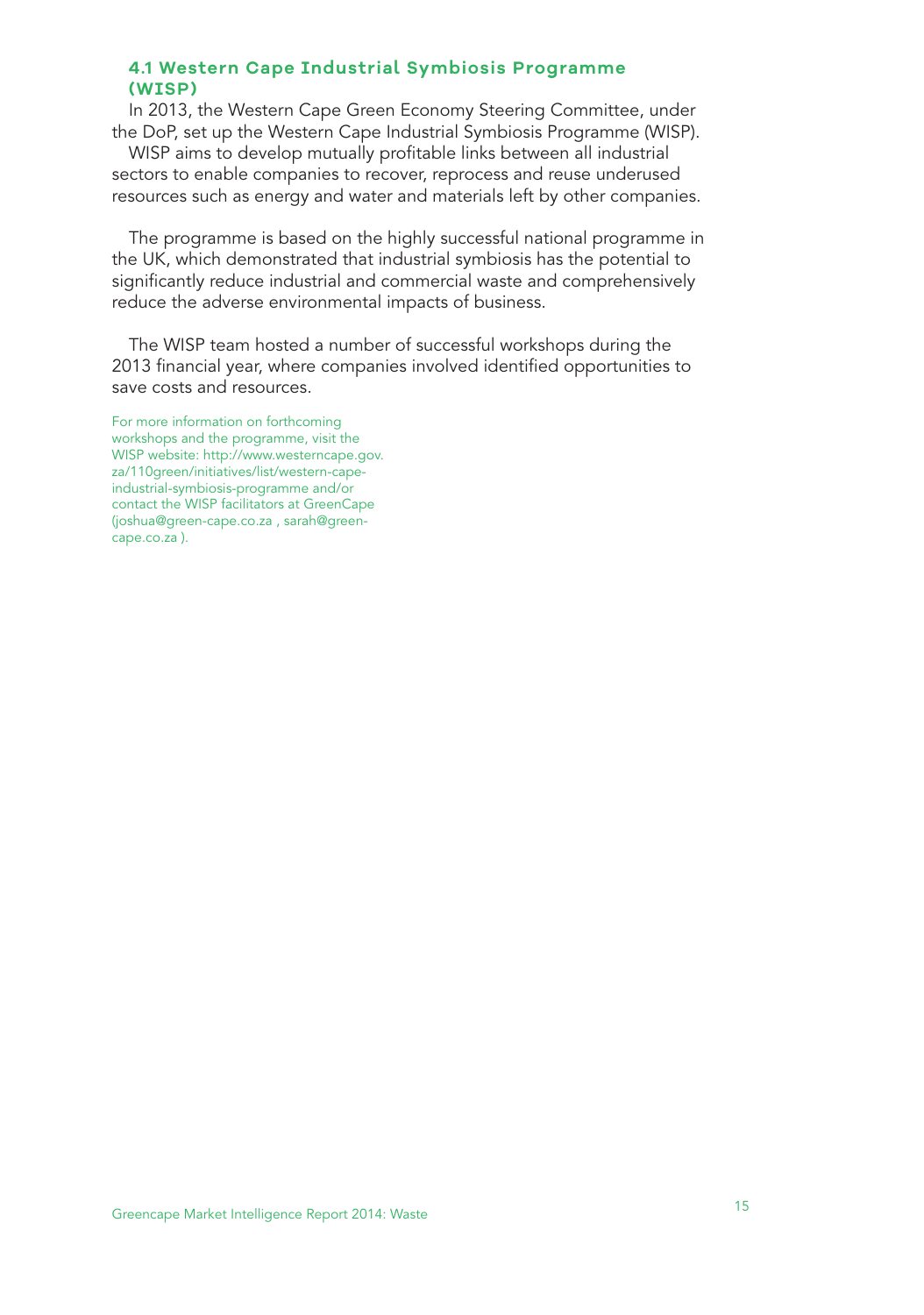#### **4.2 Overview of waste related by-laws**

The purpose and content of by-laws varies across different municipalities. For example, the City of Cape Town's (CoCT) by-laws require more compliance compared to other municipalities. The section below presents an overview of the impact of by-laws implemented across the province that are mostly relevant to the waste industry.

#### **These are:**

- A waste generator must use the City's waste removal services  $\circ$ or its accredited service providers
- Industrial waste generators must contract with an accredited service  $\Omega$ provider for collection and disposal for a licensed facility. The CoCT requires industrial waste generators to submit integrated waste management plans, and to comply with rules set for waste generation, minimisation, storage, recycling, collection and disposal
- All companies transporting, handling, processing, treating and disposing of  $\Omega$ waste maybe required, at the request of the municipality, to submit monthly reports to the municipality
- Anyone collecting or removing waste must have a contract signed with the  $\circ$ waste authority for its collection and removal
- Organisations generating commercial, industrial, business, events and  $\Omega$ building waste across CoCT are required to register with the City and provide an integrated waste management plan – unless they are granted an exemption from the solid waste director
- Disposers or owners of building rubble waste shall provide a monthly report  $\Omega$ of the quantities disposed.

#### **4.3 Overview of waste-related projects in municipalities**

#### 4.3.1 City of Cape Town

The CoCT has opened a tender/call for proposals to appoint a transactional advisor (TA), whose main role will be to advise and develop alternative waste management projects across the metro. The call for proposal closes in January 2014. The TA appointment forms part of the City's longer-term vision to upgrade its integrated waste management in future.

A feasibility study was completed as part of the Section 78 assessment in 2010-11. The report shows there are currently eight sites, and 11 potential alternative waste management projects the City will develop in the future, such as anaerobic digestion (AD) and landfill gas extraction.

The CoCT has also completed the registration of its landfill gas project under the Clean Development Mechanism (CDMs) Programme of Activities (PoA) before the window closed for South Africa in 2012.

It is important to note that project boundaries are not limited to the CoCT; they extend across South Africa. This offers a potential opportunity for other landfill gas projects across the country to register under the CoCT's scheme – provided the project meets the technical specifications.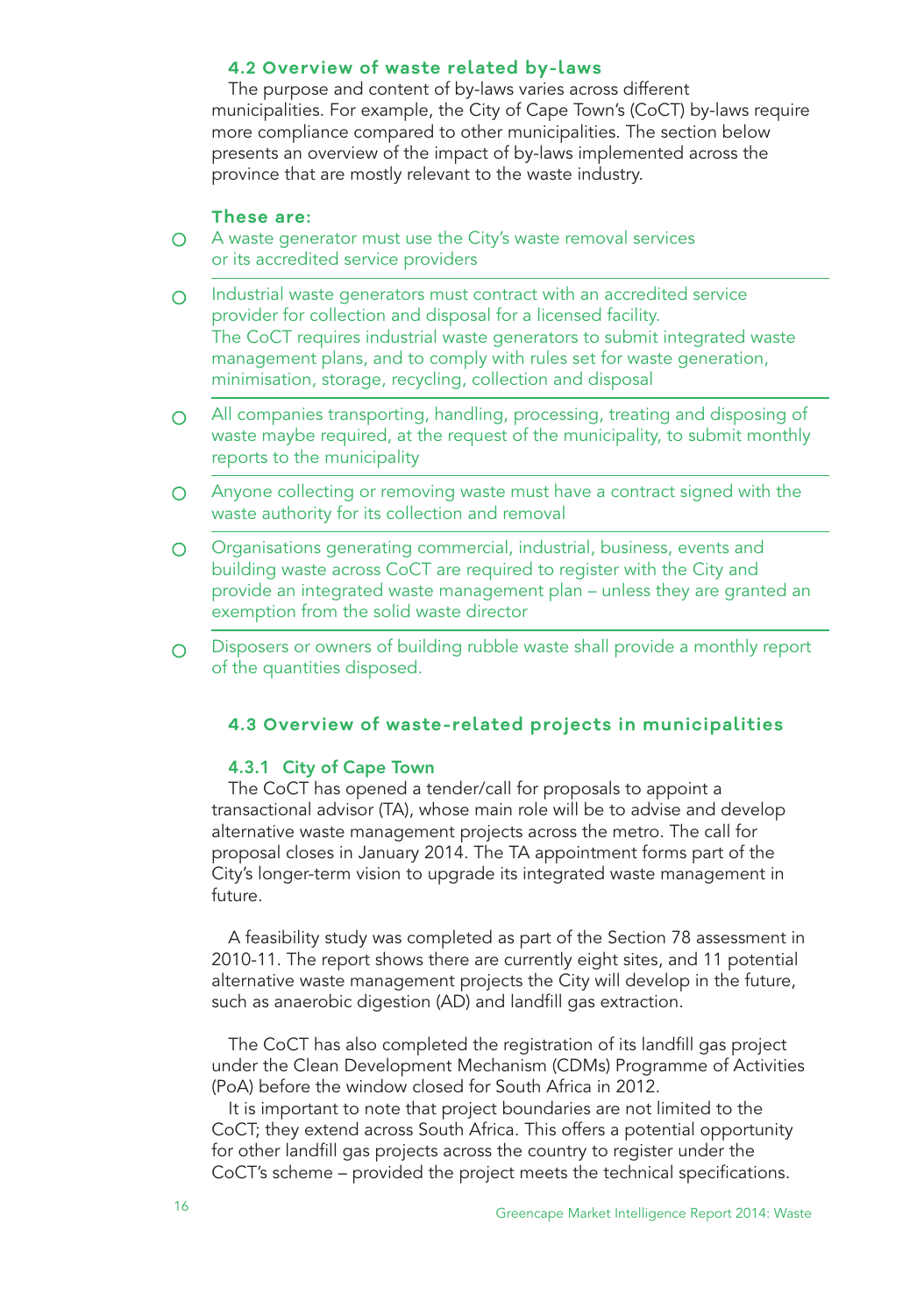#### **4.3.2 Drakenstein Municipality**

Drakenstein Municipality is keen to introduce waste-to-energy into its integrated solid waste management plan and aims to develop an integrated zero-waste park, using a combination of increased recycling rates, AD and thermal treatment.

The Solid Waste Department at Drakenstein Municipality has appointed Interwaste as its service provider and is awaiting the council's approval for a waste-to-energy facility in the area. The service provider will be responsible for running the municipal recycling and managing its landfill site, as well as implementing the waste-to-energy plant. Jan Palm Consulting Engineers (JPCE) was appointed as the TA and has been acting as the technical and legal advisor to Drakenstein Municipality.

The main challenge will be securing enough waste to run both an AD and thermal facility, unless additional waste is imported from neighbouring municipalities. The contractual agreements between the municipality and the appointed service provider have been structured so that the private party bears the bulk of the responsibility for securing enough feedstock. Interwaste was appointed to conduct the feasibility study, and National Treasury has worked closely with the municipality to guide it through the required procurement processes.

#### **4.3.3 George Municipality and Eden District Municipality**

George Municipality conducted a feasibility study to investigate the biogas potential from its sewage waste. The project, which was sponsored by Deutsche Gesellschaft für Internationale Zusammenarbeit (GIZ) and the South African Local Government Association (SALGA), formed part of a national programme to understand the biogas potential at four other municipalities. SLR Consulting was appointed as the service provider, and the project ended in November 2013.

The Eden District Municipality is also conducting a feasibility study to look at the potential for a centralised waste-to-energy facility, and the opportunity to regionalise integrated waste management facilities at district level. The project is in its conception phase and is expected to be completed in the near future.

#### **4.3.4 Stellenbosch Municipality**

Stellenbosch is currently under tremendous pressure to divert waste from its landfills, which are estimated to have less than three years' worth of airspace (interview with Saliem Haider, Solid Waste Manager, Stellenbosch Municipality).

The Stellenbosch Municipality has completed the first two sections of the feasibility study required by the Section 78 of the MSyA (No. 32 of 2000). The municipality will be opening a call for proposals for treatment of organic wastes and waste minimisation at its Klapmuts landfill site in Q1 2014 (Haider, 2013). However, a regional approach between the CoCT and Drakenstein Municipality might be more financially feasible for all three municipalities.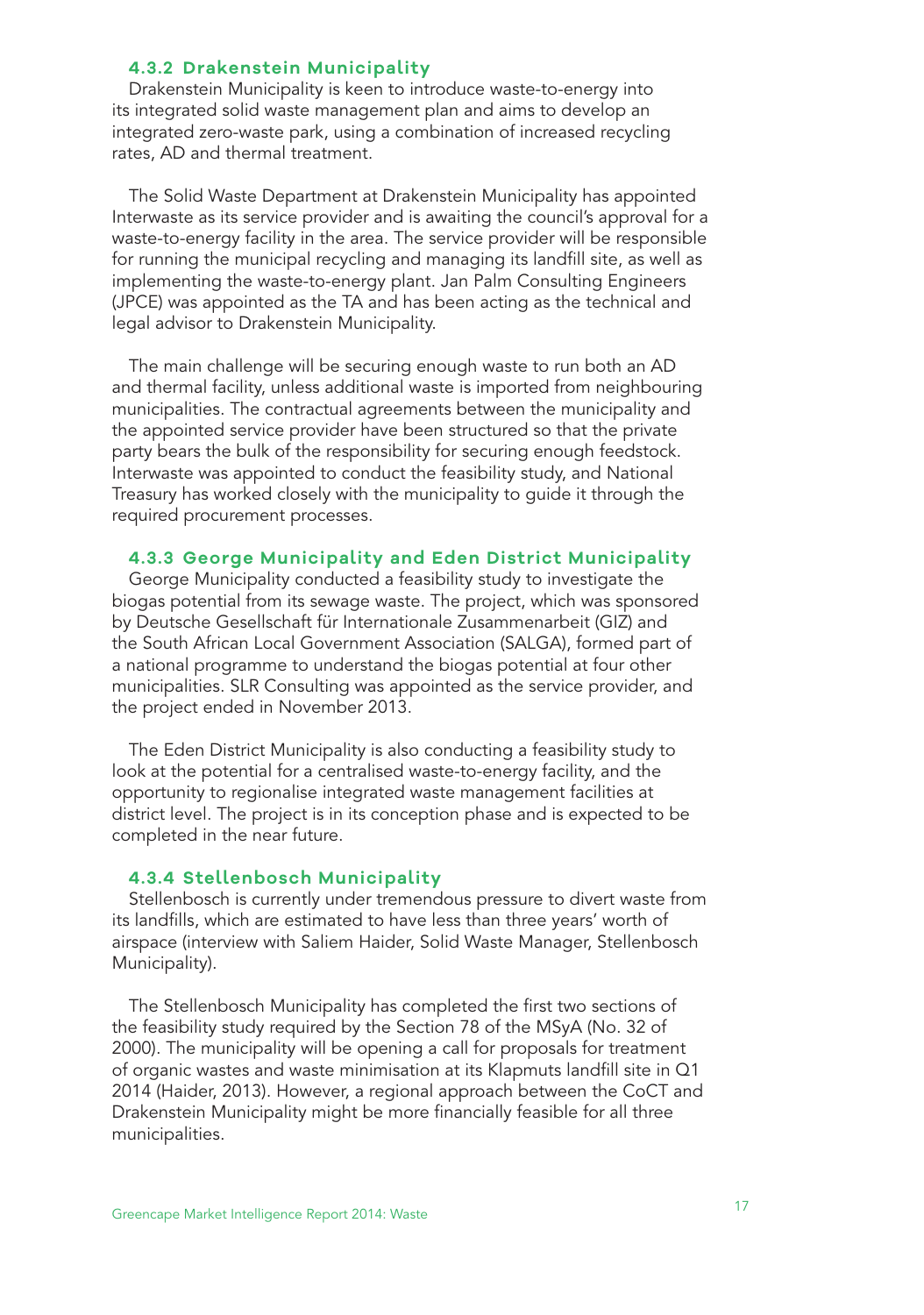# **5. Waste economy: Challenges for industry**

This section is a reflection of the conversations held with industry over the 2012-13 financial year relating to the main challenges the waste industry is currently experiencing. The information was collated through Waste-to-Energy Working Group meetings chaired by DED&T; individual meetings held with recyclers; and attendance at the Western Cape Recycling Action Group (RAG) and Waste Minimisation Interest Group (WMRIG) meetings.

#### **5.1 Securing your feedstock agreements**

Industrial waste generators must contract with Access to municipal solid waste remains a stumbling block for project developers due to constraints in the procurement regulations such as the MSyA and the MFMA. If the private sector is involved, section 78 (1-3) of the MSyA requires municipalities to conduct a feasibility study to determine the costs and impact on the municipal revenue, benefits to the municipality and future budget projections. These processes can typically extend over a number of years. For example, it took the CoCT two years to complete their Section 78 (3) process, and it is expected to take another two years once the TA is appointed before the City is ready to advertise calls for proposal and project opportunities for waste developers.

If municipal land or any other municipal assets are to be used for longer than three to five years, the procurement process to be followed will either require public private partnerships (PPPs) to be structured and/or longerterm contracts as unsolicited bids. However, municipalities are discouraged from issuing long-term contracts – that is, longer than three to five years – without going through a public participation process. These agreements or contracts can take a number of years to be developed into structured and legal documents, despite the fact that the MFMA allows municipalities to apply for concessions to extend contractual agreements for longer than three years.

Most alternative treatment and waste management projects have a payback period of between 10 and 15 years, and require security of waste supply for that period. The inability to secure supply limits the projects' ability to attract investment and funding. This scenario acts as a disincentive for investors in municipal projects. After all, It is discouraging that willing investors must wait for two to three years for a tender to be issued, with no security of return for their investments. There needs to be a balance between promoting fair and transparent business practices at local level, and creating a suitable environment to attract investors by, for example, providing faster internal processes under set conditions.

Refer to Figure 3, which shows the main steps of legal authorisations required for biogas projects on page xx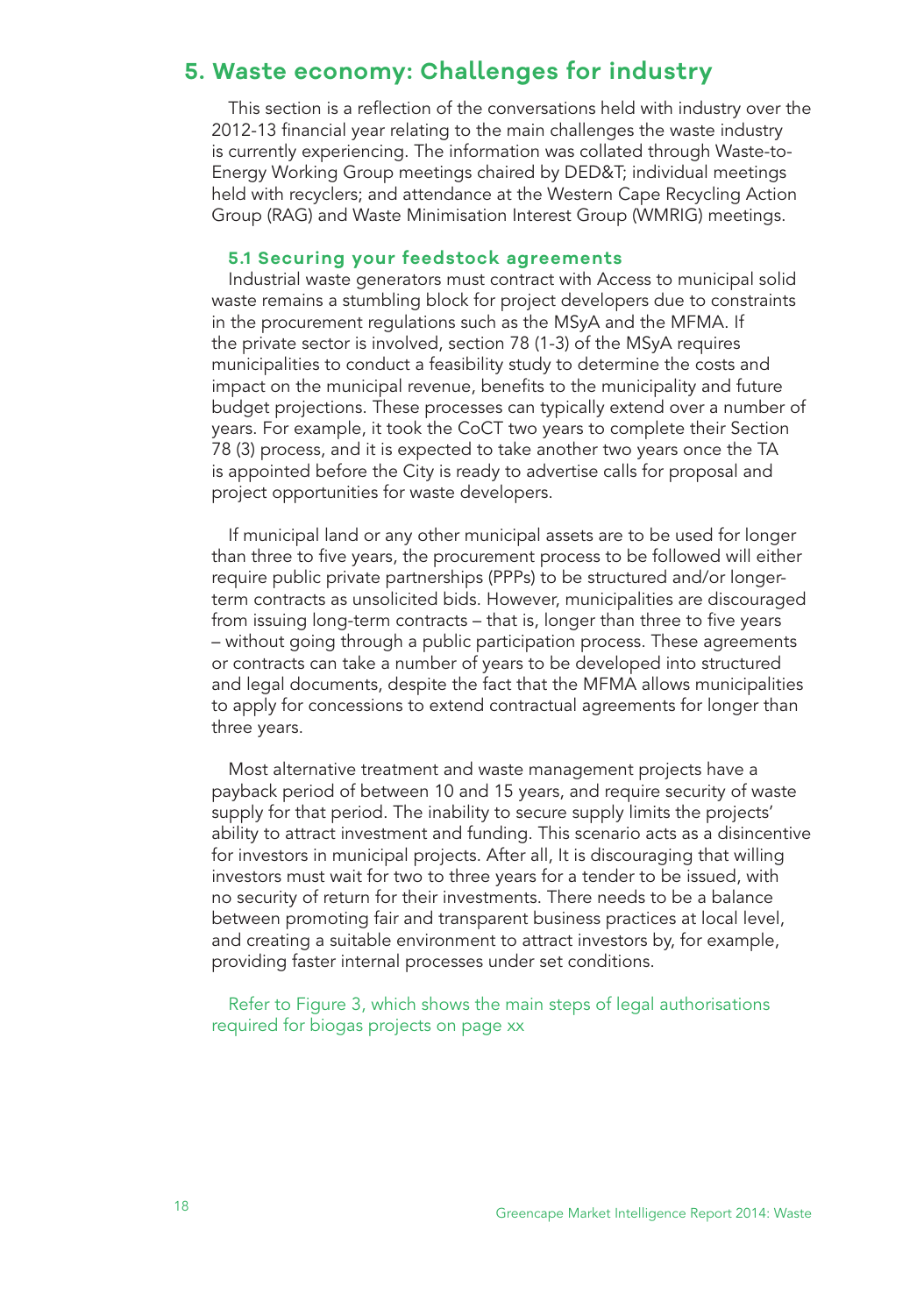#### **5.2 Electricity and gas usage agreements and tariffs**

Industrial waste generators must contract with The challenges experienced by project developers are directly linked to the complexity of the process required to secure a generator's licence and power purchase agreements, as well as the lower tariffs that are available to developers.

The waste-to-energy industry is still in its infancy compared with the relatively more established solar and wind developers. For example, under the Gas Act, Act No. 48 of 2001, every biogas project is now required to register and obtain a gas user license. In addition, electricity generated from waste is currently produced at least R0,15-0,20/kwh higher than the bulk electricity price from Eskom.

For that reason, project developers are not able to sell directly to municipalities at a premium price for renewable energy unless permission is obtained from the National Energy Regulator of South Africa (NERSA).

#### **5.3 Legal authorisation backlog Industrial waste generators must contract with**

Typically, It takes nine to 24 months to obtain a waste license in line with NEM:WA and an EIA, depending on the type of EIA process followed. In addition, waste projects might trigger a list of other legislation requirements, such as water, land use and air quality, among others. All this can easily lengthen the project development stage by up to five years. Therefore, it is crucial to appoint an adequate environmental assessment practitioner (EAP) with previous experience in the waste sector, and who is aware of recent changes in the legislation.

The lack of coordination between the different Government departments including DEA, Department of Water, NERSA and municipalities, as well as delays experienced during the project development phase can result in significant additional unplanned costs.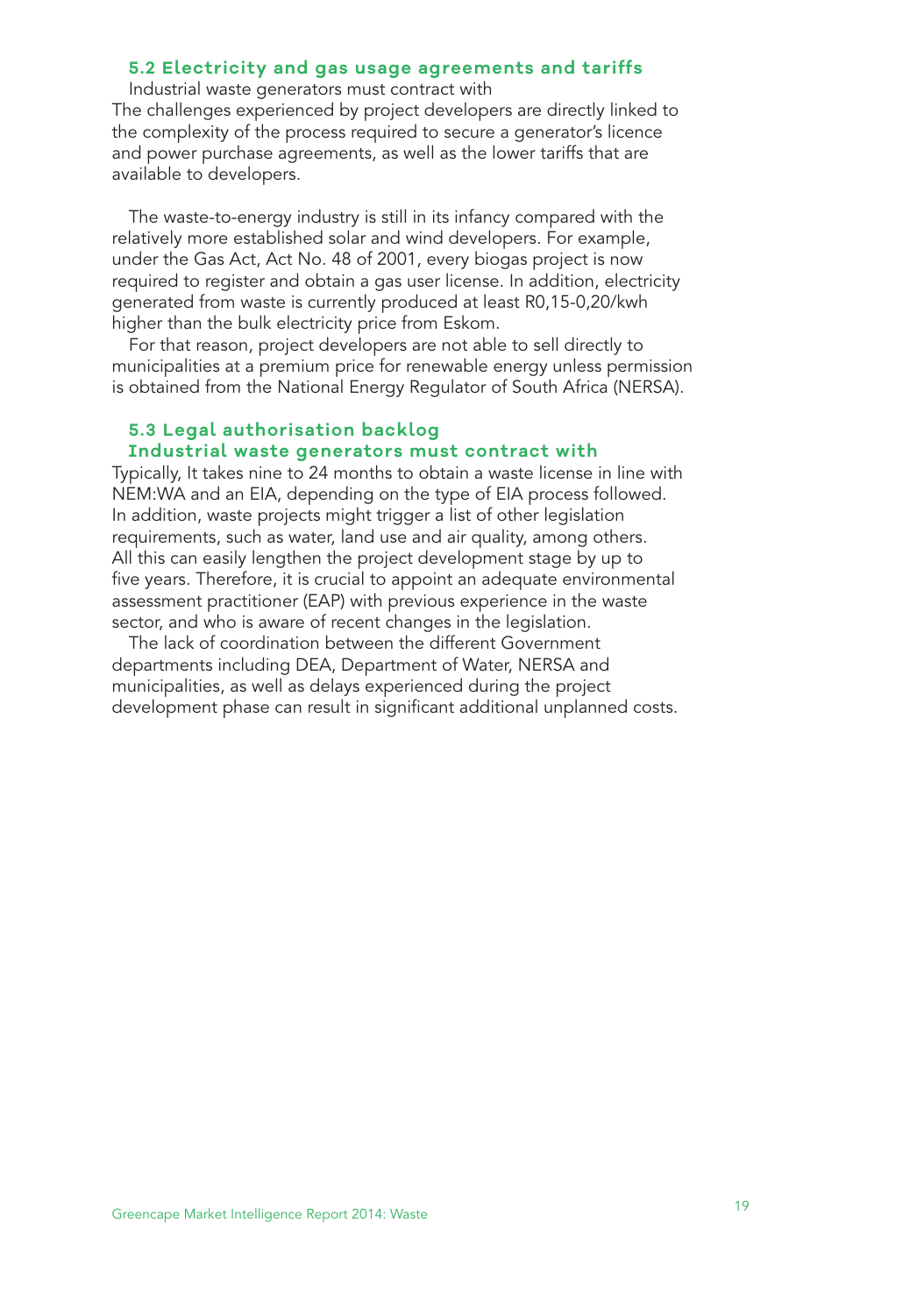# **6. Future outlook for the waste market**

The NWMS has set ambitious targets to establish 2 600 small and medium enterprises (SMEs) and create 69 000 new jobs from the waste sector by 2016. There are significant opportunities to increase waste recovery, and divert waste from landfills. This would require innovative project funding models and would present an opportunity to increase the contribution of both the informal and private sectors.

Based on the current challenges arising from complex municipal procurement processes, it appears that small-scale and decentralised projects with direct supply from a private party will keep growing as they require shorter project development processes. The number of applications for waste licenses is testament to the faster growth already happening in the private sector.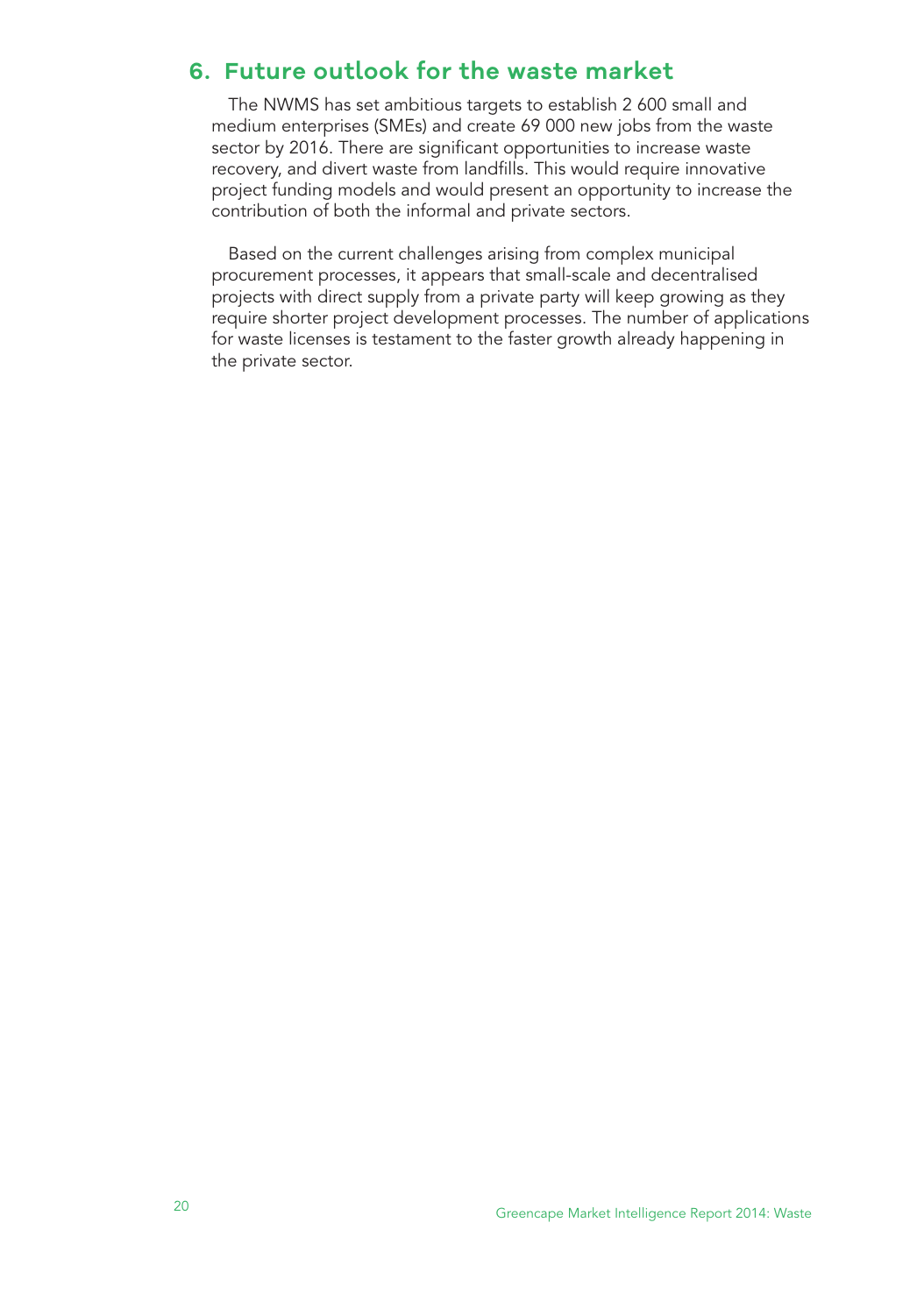### **Appendix 1: Steps to follow for a waste-to-energy project**

This section presents a summary of the steps followed by Bio2Watt, a South African biogas project developer reached financial close to develop the first the first 3 MW biogas project in Bronkhorstspruit, South Africa.

The project falls outside the DoE's REIPPP and will sell electricity directly to a private user at a premium price. The project took five years to develop, required 56 iterations to the financial model and the Industrial Development Corporation (IDC) provided the bulk of the funding.

#### The total project cost is R135 million, and the project development fees were ~R6 million.

#### Project Feasibility Study

- $O$  Find a site and negotiate purchase or lease land. The MFMA and MSA would be triggered if it is municipal land
- O Conduct an Environmental Impact Assessment (EIA); This process can take between 6–18 months
- O Negotiate your feedstock supply agreements. Access to municipal waste would trigger MFMA and MSA
- $\circ$  Negotiate and finalise power purchase agreemenets. This can take up to 2 years
- $\circ$  Negotiate interconnection agreements with Eskom and the (?)

#### O Secure Investors.

This includes operations and maintenance (O&M) and engineering procurement contracts (EPC), term sheets and loan agreements.

Figure 3: Overview of legal authorisation process required to develop a biogas project (adapted from Thomas and Feldner; 2013)

GreenCape congratulates Sean Thomas, the Managing Director of Bio2Watt, for his project and wishes to express its gratitude for sharing the valuable lessons learnt during this long journey for biogas and waste-to-energy project developers.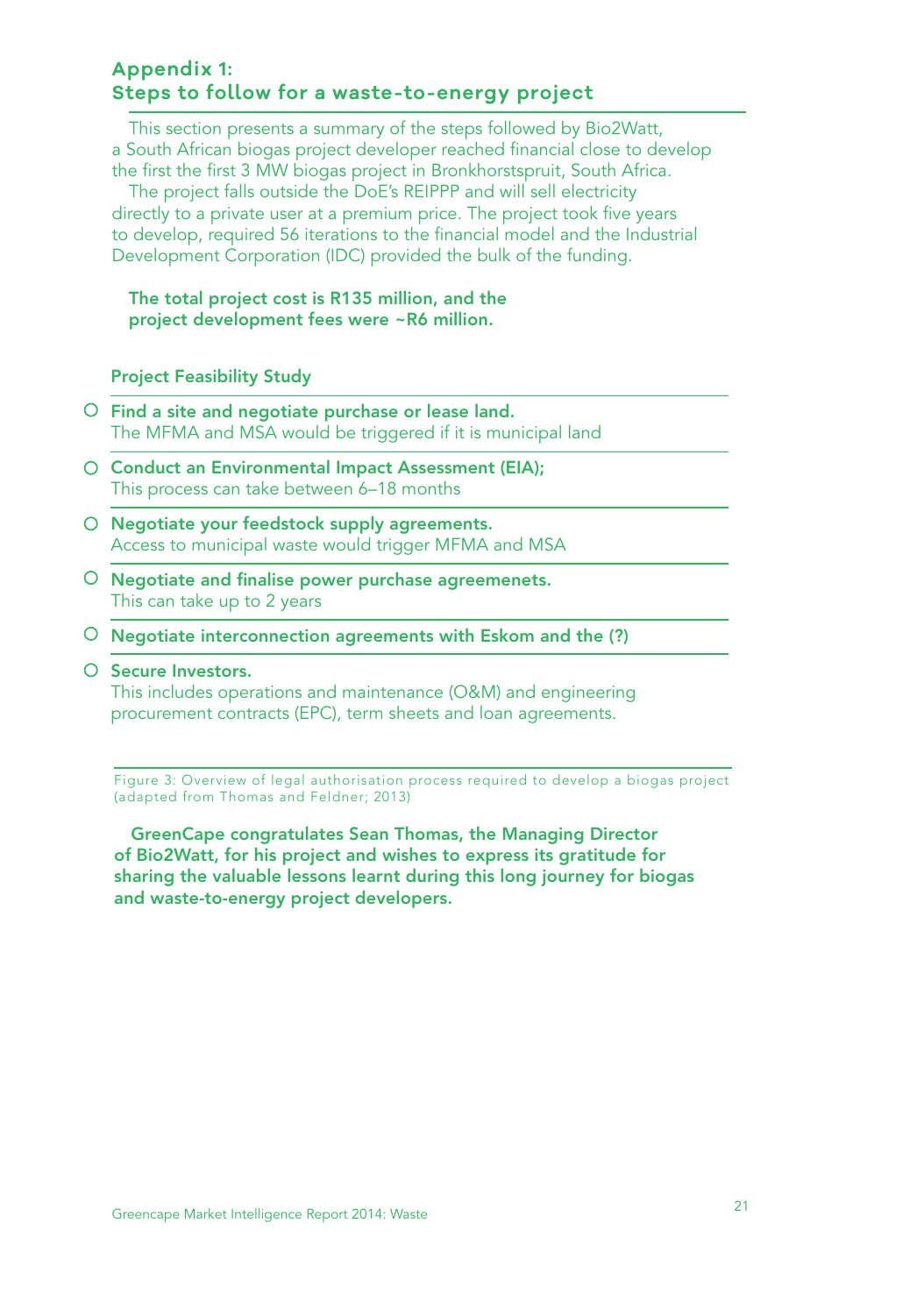## **Appendix 2: List of upcoming waste-to-energy projects in the Western Cape**

Below is a list of waste-to-energy projects that have either been granted a waste licence or have applied for one:

### Projects with approved waste licences

| AD generation of electricity: piggery,                                                                                                 | Klipheuwel                    |
|----------------------------------------------------------------------------------------------------------------------------------------|-------------------------------|
| AD generation of electricity: fruit waste farm,                                                                                        | Grabouw                       |
| AD generation of electricity: bovine manure farm,                                                                                      | Darling                       |
| AD generation of electricity: bovine manure farm,                                                                                      | <b>Bonnievale</b>             |
| Waste Management License (WML) application for a basic assessment<br>(BA) for proposed construction of animal manure storage facility, | Graafwater,<br>Voorpaardeberg |
| Tyre pyrolysis plant,                                                                                                                  | <b>Atlantis</b>               |
| Cape Dairy biogas plant on Portion 3 of Farm No. 589 (Morgenster),                                                                     | Malmesbury                    |
| Proposed biogas development,                                                                                                           | Saldanha Phase 1              |

### Projects waiting for approval of waste licences

| Biomass fuel combustion - poultry litter, farm | Romance           |
|------------------------------------------------|-------------------|
| Biomass fuel combustion - poultry litter, farm | Doornekraal       |
| Biomass fuel combustion - poultry litter, farm | <b>Blomvlei</b>   |
| Bio digestion facility - organic waste,        | Athlone Industria |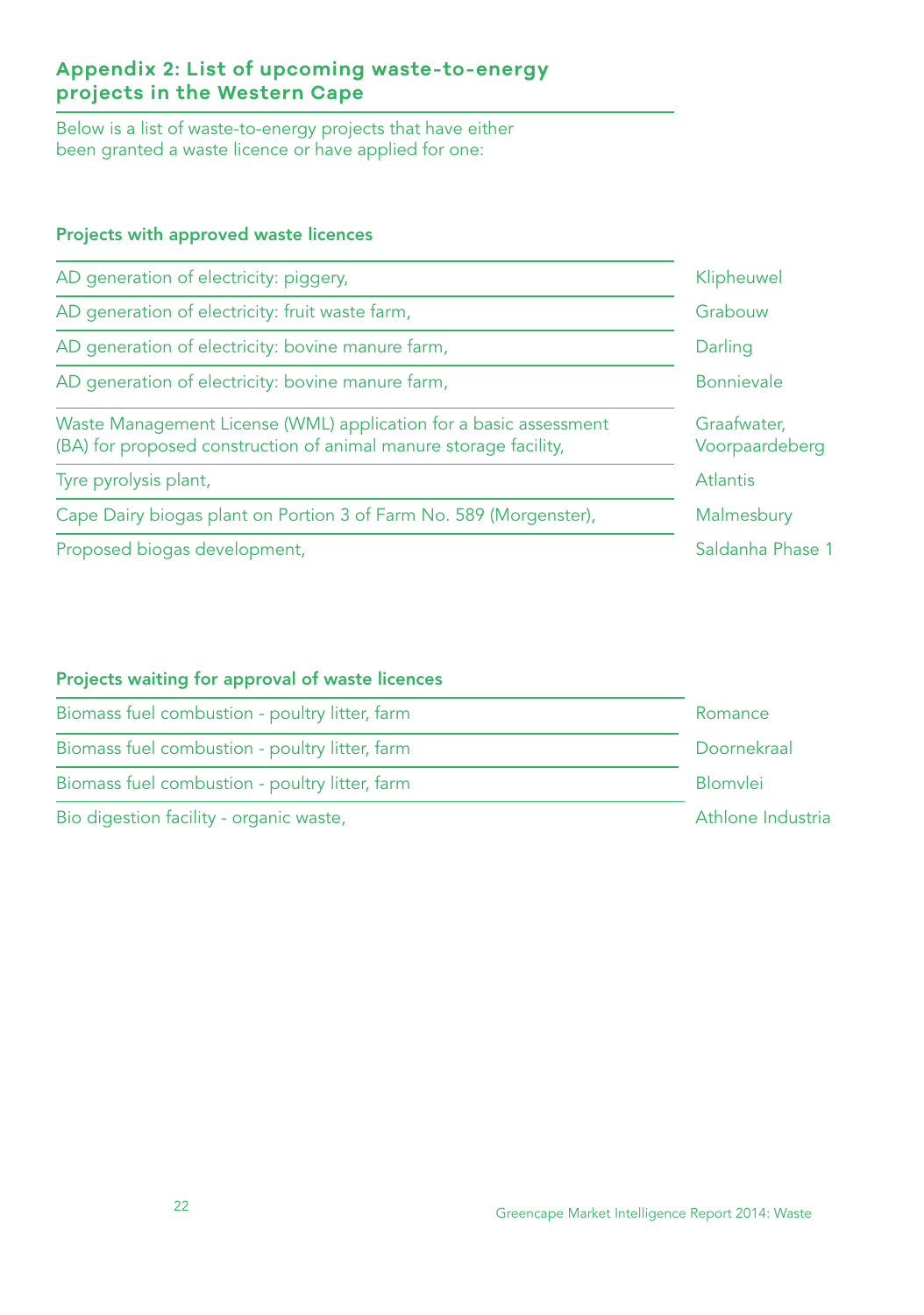### **Appendix 3: Integrated waste management by-laws in the Western Cape**

Table 1: List of by-laws in the Western Cape

| Name of municipality          | <b>Name of Act</b>                                                                                    |
|-------------------------------|-------------------------------------------------------------------------------------------------------|
| <b>City of Cape Town</b>      | City of Cape Town integrated waste management by-law<br>(2009 as amended in 2010)                     |
| <b>Overberg District</b>      |                                                                                                       |
| Langeberg                     | Integrated waste management by-law (2013)                                                             |
| <b>Breede Valley</b>          | Breede Valley Municipality solid waste disposal by-law (2008)                                         |
| <b>Drakenstein</b>            | Drakenstein Municipality integrated waste management by-law<br>(2013)                                 |
| <b>Central Karoo District</b> |                                                                                                       |
| <b>Beaufort West</b>          | Municipality of Beaufort-West Notice<br>146/2005 by-law relating to refuse removal (2005)             |
| <b>Eden District</b>          |                                                                                                       |
| <b>Bitou</b>                  | Solid waste disposal by-law (2002)                                                                    |
| Hessequa                      | Hessequa Municipality solid waste disposal by-law (2008)                                              |
| <b>Kannaland</b>              | No by-law available                                                                                   |
| <b>Knysna</b>                 | Knysna Municipality by-law relating to control over refuse removal<br>and disposal sites (19109/2006) |
| <b>Mossel Bay</b>             | Mossel Bay Municipality by-law relating to refuse removal (2010)                                      |
| <b>Overberg District</b>      |                                                                                                       |
| <b>Cape Agulhas</b>           | Cape Agulhas Municipality refuse removal by-law (2005)                                                |
| <b>Overstrand</b>             | Overstrand Municipality integrated waste management by-law<br>(2013)                                  |
| Theewaterskloof               | Theewaterskloof Municipality by-law relating to refuse removal<br>(2005)                              |
| <b>West Coast District</b>    |                                                                                                       |
| <b>Bergrivier</b>             | Bergrivier Municipality: solid waste disposal by-law (2009)                                           |
| Cederberg                     | By-law relating to the control of disposal sites (7/2004)                                             |
|                               | By-law relating to refuse removal (20/2004)                                                           |
| <b>Matzikama</b>              | Matzikama Municipality solid waste disposal by-law (2010)                                             |
| Saldanha Bay                  | Saldanha Bay Municipality solid waste disposal by-law (2002)                                          |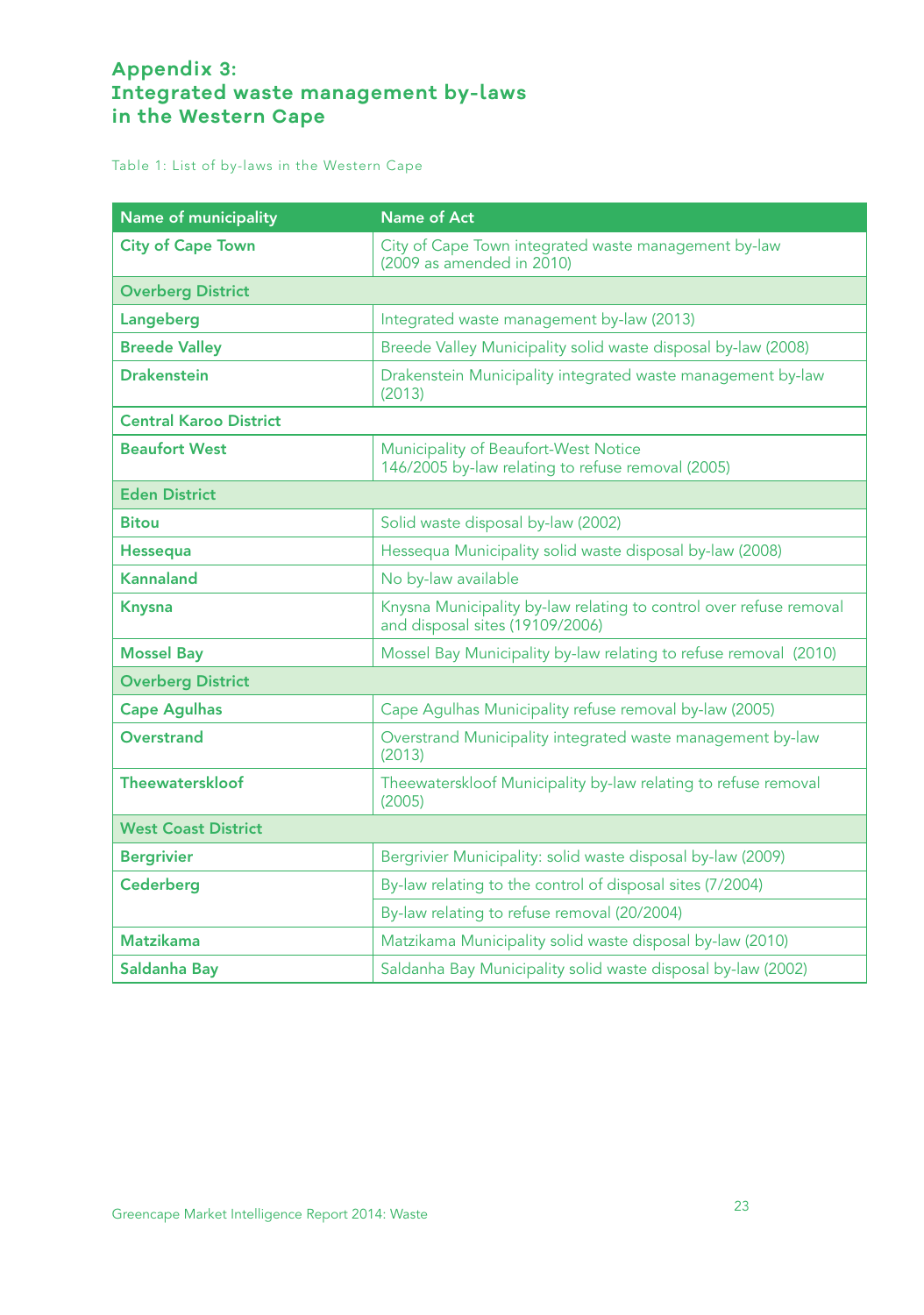# **Appendix 4: Waste Economy players**

Table 1 and 2 present the main industry associations and academic institutions based in the Western Cape operating in the waste sector

| Organisation                                                                         | Role of the organisation                                                                                                                                                                                                                                                                                                                            | <b>Contacts</b>                                                                                             |
|--------------------------------------------------------------------------------------|-----------------------------------------------------------------------------------------------------------------------------------------------------------------------------------------------------------------------------------------------------------------------------------------------------------------------------------------------------|-------------------------------------------------------------------------------------------------------------|
| <b>Plastics SA</b>                                                                   | Representing various industries in plastic<br>sector in South Africa. Section 21 Organ-<br>isation.                                                                                                                                                                                                                                                 | http://www.plasticsinfo.co.za/<br><b>Anton Hanekom</b><br>anton.hanekom@plasticssa.co.za                    |
| <b>South African</b><br><b>Plastic Recycling</b><br><b>Organisation (SA-</b><br>PRO) | The SA Plastics Recycling Organisation<br>(SAPRO) is the official representative body<br>of plastic recyclers and re-processors. As<br>an NPO, SAPRO is funded by its members                                                                                                                                                                       | http://www.sapro.biz/<br>Annabe Pretorius<br>E-mail: annabe@absamail.co.za                                  |
| <b>PETCO</b>                                                                         | PETCO was established in December 2004<br>as a private limited company specifically to<br>promote and improve the waste manage-<br>ment and recycling of post-consumer PET<br>products on behalf of all stakeholders in<br>the PET industry in South Africa.                                                                                        | Website:<br>http://www.petco.co.za/flash.html<br><b>Cheryl Scholtz</b><br>e-mail: cheri.scholtz@petco.co.za |
| <b>Packaging Council</b><br>of South Africa<br>(PACSA)                               | PACSA is closely associated with the<br>Institute of Packaging South Africa (IPSA),<br>which is a voluntary industry body. Its<br>membership contains three broad catego-<br>ries: converters, associates and affiliates.<br>It also deals with major raw material sup-<br>pliers. Its affiliates are also customers and<br>major recyclers.        | http://www.pacsa.co.za/                                                                                     |
| <b>Paper Recycling</b><br><b>Association of</b><br>South Africa<br>(PRASA)           | PRASA's mission is to reduce the amount of<br>recoverable paper that goes to landfill by<br>progressively increasing the paper recov-<br>ery rate. It does this by promoting the con-<br>cept of reuse, reduce, recycle and recover<br>by intensifying education and awareness<br>campaigns to households, businesses and<br>schools.               | http://www.prasa.co.za/<br>Ursula Henneberry<br>ursula.henneberry@pamsa.co.za                               |
| South African<br><b>Biogas Industry As-</b><br>sociation (SABIA)                     | SABIA was created to support the growth<br>of the industry. It has approached the DoE<br>with the intention of forming a National<br>Biogas Steering Committee. The two-day<br>conference being hosted in October 2013,<br>discussed the industry challenges directly<br>with the DoE and DEA to determine the<br>roles of this national committee. | http://biogasassociation.co.za/<br>Mark Tiepelt (Acting chairman)<br>mark@biogassa.co.za                    |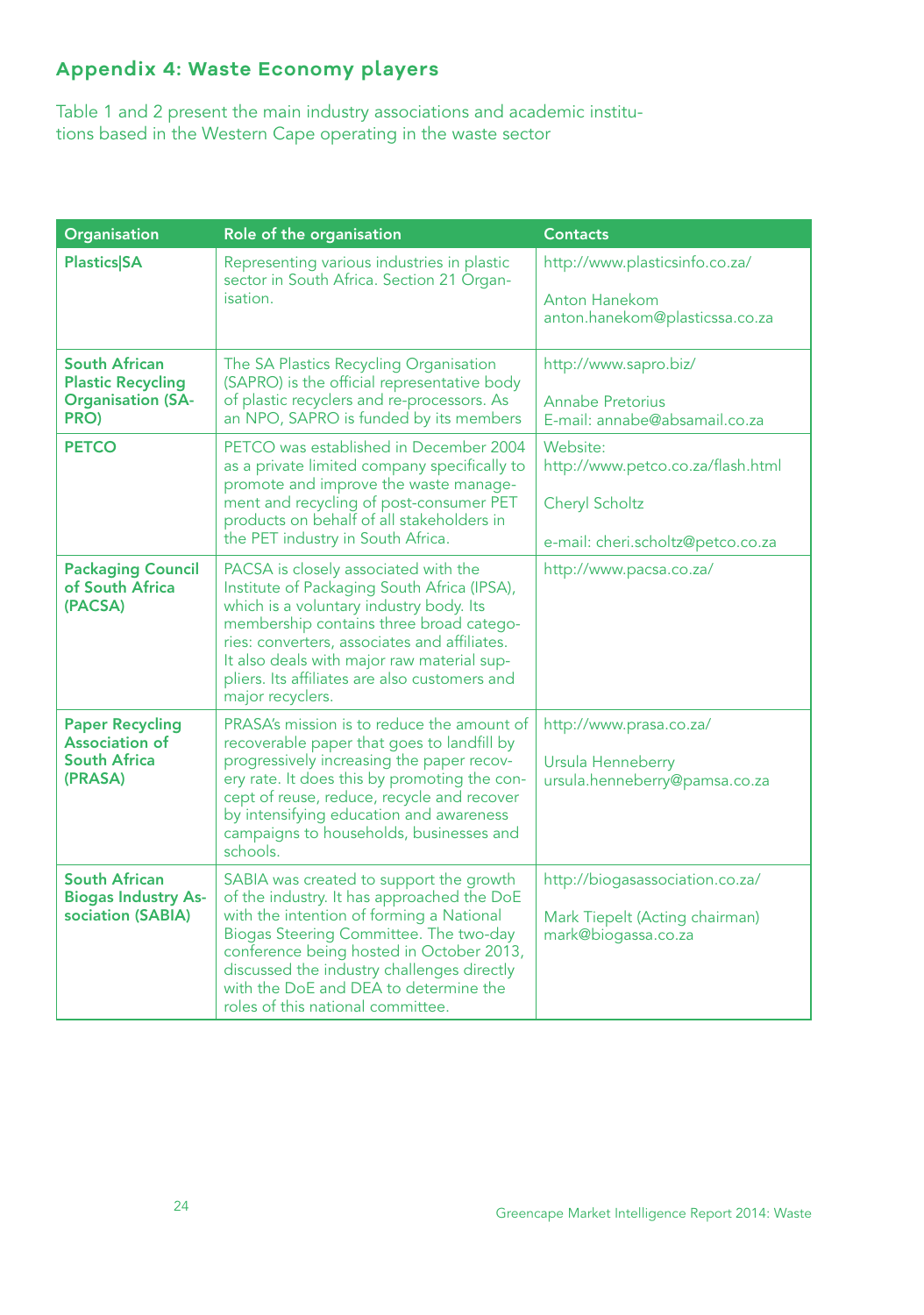# **Appendix 4: Waste Economy players**

Table 1 and 2 present the main industry associations and academic institutions based in the Western Cape operating in the waste sector

| Table 2: List of industry associations in the waste sector |  |  |
|------------------------------------------------------------|--|--|
|------------------------------------------------------------|--|--|

| Organisation                                                     | Role of the organisation                                                                                                                                                                                                                                                                                                                                                                                                                                                                                                                                                                                                                                        | <b>Contacts</b>                                                                          |
|------------------------------------------------------------------|-----------------------------------------------------------------------------------------------------------------------------------------------------------------------------------------------------------------------------------------------------------------------------------------------------------------------------------------------------------------------------------------------------------------------------------------------------------------------------------------------------------------------------------------------------------------------------------------------------------------------------------------------------------------|------------------------------------------------------------------------------------------|
| South African Bio-<br>gas Industry<br><b>Association (SABIA)</b> | SABIA was created to support the growth<br>of the industry. It has approached the DoE<br>with the intention of forming a National<br>Biogas Steering Committee. The two-day<br>conference being hosted in October 2013,<br>discussed the industry challenges directly<br>with the DoE and DEA to determine the<br>roles of this national committee.                                                                                                                                                                                                                                                                                                             | http://biogasassociation.co.za/<br>Mark Tiepelt (Acting chairman)<br>mark@biogassa.co.za |
| e-Waste Alliance<br>(eWA)                                        | eWA is a non-profit organisation which<br>helps to coordinate responsible man-<br>agement of the entire electronic waste<br>(e-waste) stream in a one-stop shop<br>format. It is made up of independent busi-<br>ness units that are able to handle all parts<br>of the e-waste waste streams.<br>The e-Waste Association of South Africa<br>(e-WASA) is a non-profit organisation<br>which works closely with manufactures,<br>vendors and distributors of electronic<br>and electrical goods, including e-waste<br>handlers. Recently, e-WASA has gone<br>into joint partnership with Mintek and has<br>concluded a five-year memorandum of<br>understanding. | http://www.ewastealliance.co.za/<br><b>Suzanne Dittke</b><br>envirosense@xsinet.co.za    |
| e-Waste Associa-<br>tion of South Africa<br>(eWASA)              | eWASA is a non-for-profit organisation<br>established in 2008 to establish a sus-<br>tainable, environmentally sound e-waste<br>management system for the country.<br>e-WASA works with manufacturers,<br>vendors and distributors of electronic and<br>electrical goods and e-waste handlers<br>(including refurbishers, dismantlers and<br>recyclers) to manage e-waste effectively.                                                                                                                                                                                                                                                                          | http://www.ewasa.org/                                                                    |